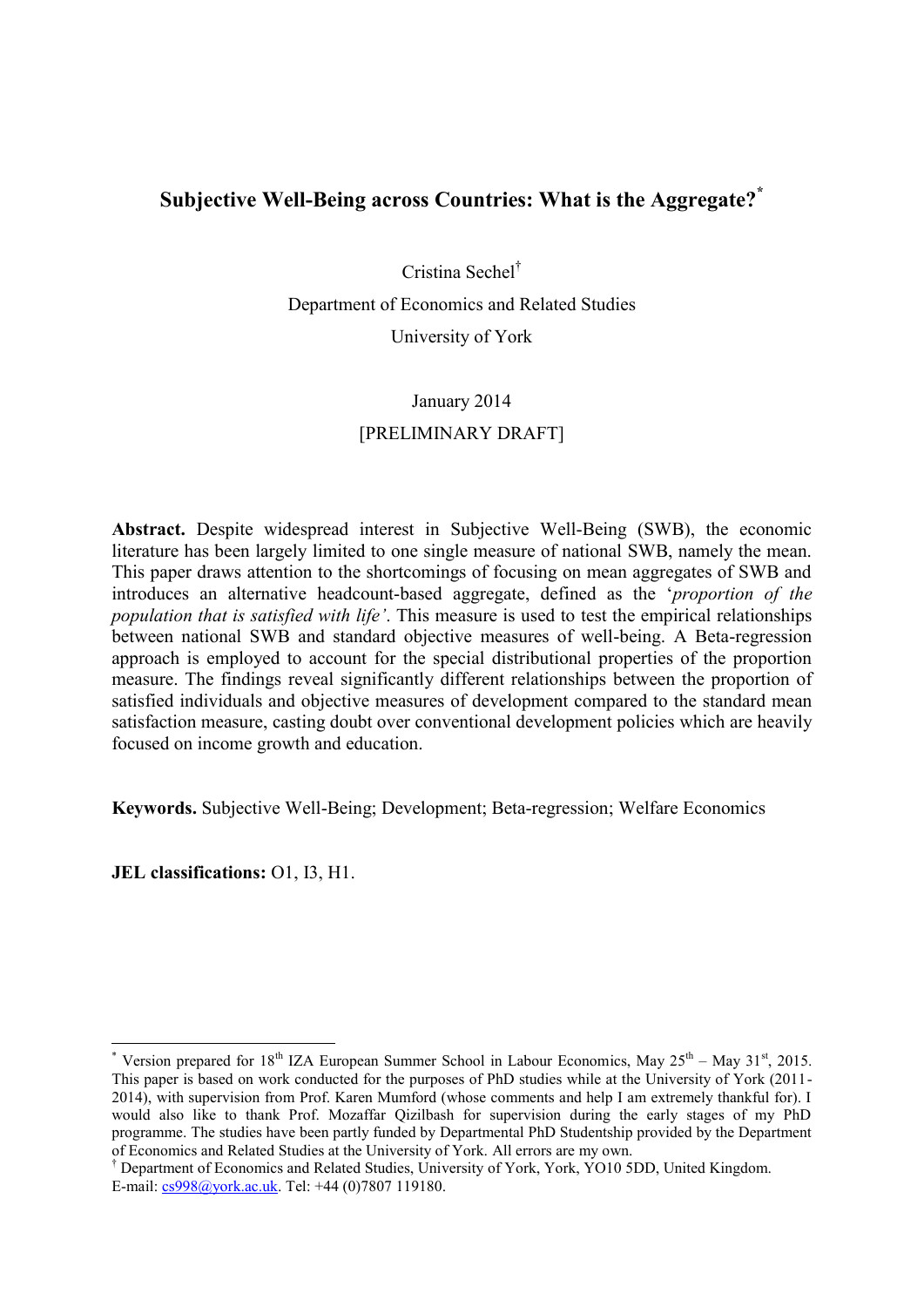## **1 Introduction**

Subjective measures of well-being have recently gained much attention as potential measures of national development. Although initially marginalised precisely because of their subjectivity, mounting evidence suggests that Subjective Well-Being (SWB) data are reliable and valid sources of well-being information [\(Diener, 1994;](#page-29-0) [Kesebir and Diener, 2008\)](#page-30-0). More importantly, SWB appears to contain supplementary information to that obtained from the standard objective indicators [\(Frey and Stutzer, 2013;](#page-29-1) [Graham, 2008\)](#page-30-1). Several recent studies highlight the benefits of constructing and maintaining national accounts of SWB for use in conjunction with objective measures [\(Bruni et al., 2008;](#page-29-2) Diener and [Seligman, 2004;](#page-29-3) [Diener](#page-29-4)  [and Suh, 1997;](#page-29-4) [Fleurbaey, 2009;](#page-29-5) [Stiglitz et al., 2010\)](#page-30-2), while some go as far as to advocate the use of SWB as the one single overarching measure of progress [\(Layard, 2009\)](#page-30-3). There are several attempts to build fundamental guidelines for potential measures of national SWB [\(Cummins et al., 2003;](#page-29-6) [Diener, 2006\)](#page-29-7).

Despite such widespread interest, SWB literature within the economics discipline has been largely limited to one single measure of national SWB, namely the mean. This paper draws attention to the shortcomings of focusing on mean aggregates of SWB and introduces an alternative headcount-based aggregate measure, defined as the 'proportion of the population that is satisfied with life'. The advantage of a headcount measure of national SWB is that it is better suited to the arbitrary and bounded nature of individual SWB responses, especially when the data are based on wide-ranging scales such as the life satisfaction scales that are commonly used in the national SWB literature.

Econometric analysis is used to parallel existing happiness literature that relies on mean measures of SWB (such as [Deaton, 2008;](#page-29-8) [Ovaska and Takashima, 2006;](#page-30-4) [Stevenson and](#page-30-5)  [Wolfers, 2008\)](#page-30-5), testing the empirical relationships between national SWB and standard objective measures of well-being using this alternative measure. The emphasis on *standard* objective indicators is deliberately chosen because of the strong influence they exert on how we view development. The concern is that these conventional accounts help create a shared view that may be very skewed and misguided if the measures it relies on do not adequately reflect overall well-being.

The paper is intended as a starting point for discussion about best methods of aggregating subjective information, and aims to show that different national measures of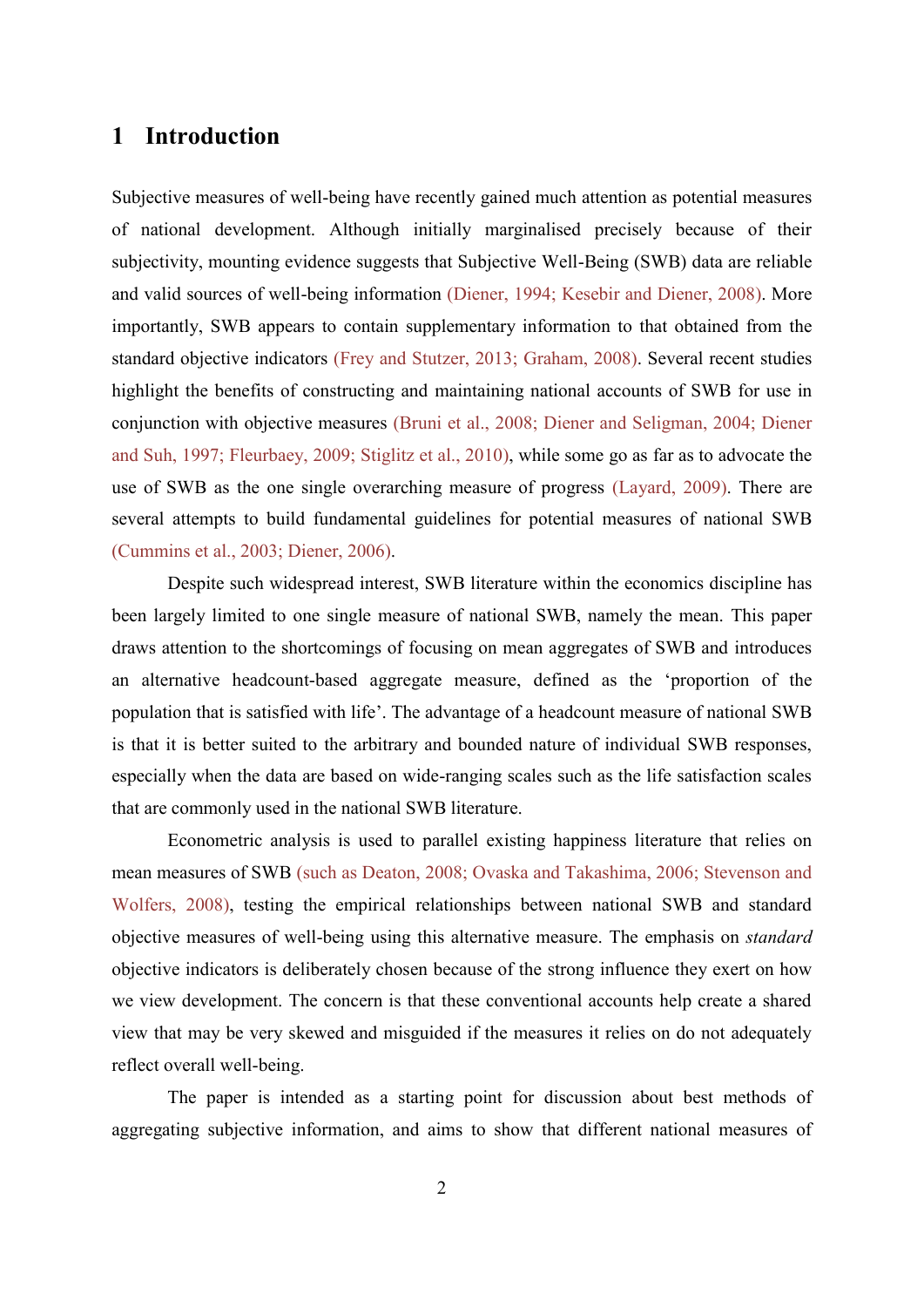SWB can tell very different stories about development and well-being. Choosing the appropriate aggregation method is therefore crucial for effective policy design.

We employ a Beta-regression model that is shown to be more appropriate given the distinct properties of SWB data, especially when considering the headcount aggregate. This contribution aims to improve on the baseline Ordinary Least Squares (OLS) approach generally used in studies of national SWB.

The paper is structured as follows: Section 2 describes the proposed alternative aggregate of SWB; Section 3 summarizes the relevant literature; Section [4](#page-5-0) describes data sources and presents the cleaned dataset constructed for the analysis; Section [5](#page-11-0) formulates baseline and preferred econometric models; Sections 6 and 7 presents results and robustness checks; Section [8](#page-28-0) concludes.

# **2 A Headcount Aggregate of National Subjective Well-Being**

Mean measures are not particularly appropriate for use with SWB data. To begin, using average measures of SWB to evaluate progress requires relatively precise interpersonal comparisons, but the discrete and arbitrary nature of reported SWB scales makes it difficult to compare answers across individuals. [Bond and Lang \(2014\)](#page-29-9) show that cross-country comparisons of average SWB are virtually impossible when reported SWB scales are ordinal (without imposing strong assumptions about the underlying distributions of SWB). Furthermore, SWB scales are naturally bounded, which limits the growth of average SWB measures since individuals who have reached the highest level cannot improve further.

But perhaps more critical than considerations regarding data structure and interpretation, is that mean measures may capture a misguided social aim. The complex nature of SWB makes it is a somewhat unreasonable goal to expect perpetual increases in average SWB. Given that SWB depends on many life dimensions – some of which governments cannot or should not have control over – it is perhaps more appropriate for governing bodies to target some reasonable standard of SWB for all citizens, rather than seek to increase the well-being of all.

At the country/region level, a sufficientarian welfarist approach provides a fitting alternative to the utilitarianism underlying mean measures of SWB, and seems particularly well suited for use with SWB information. Sufficientarianism welfarism is a social judgement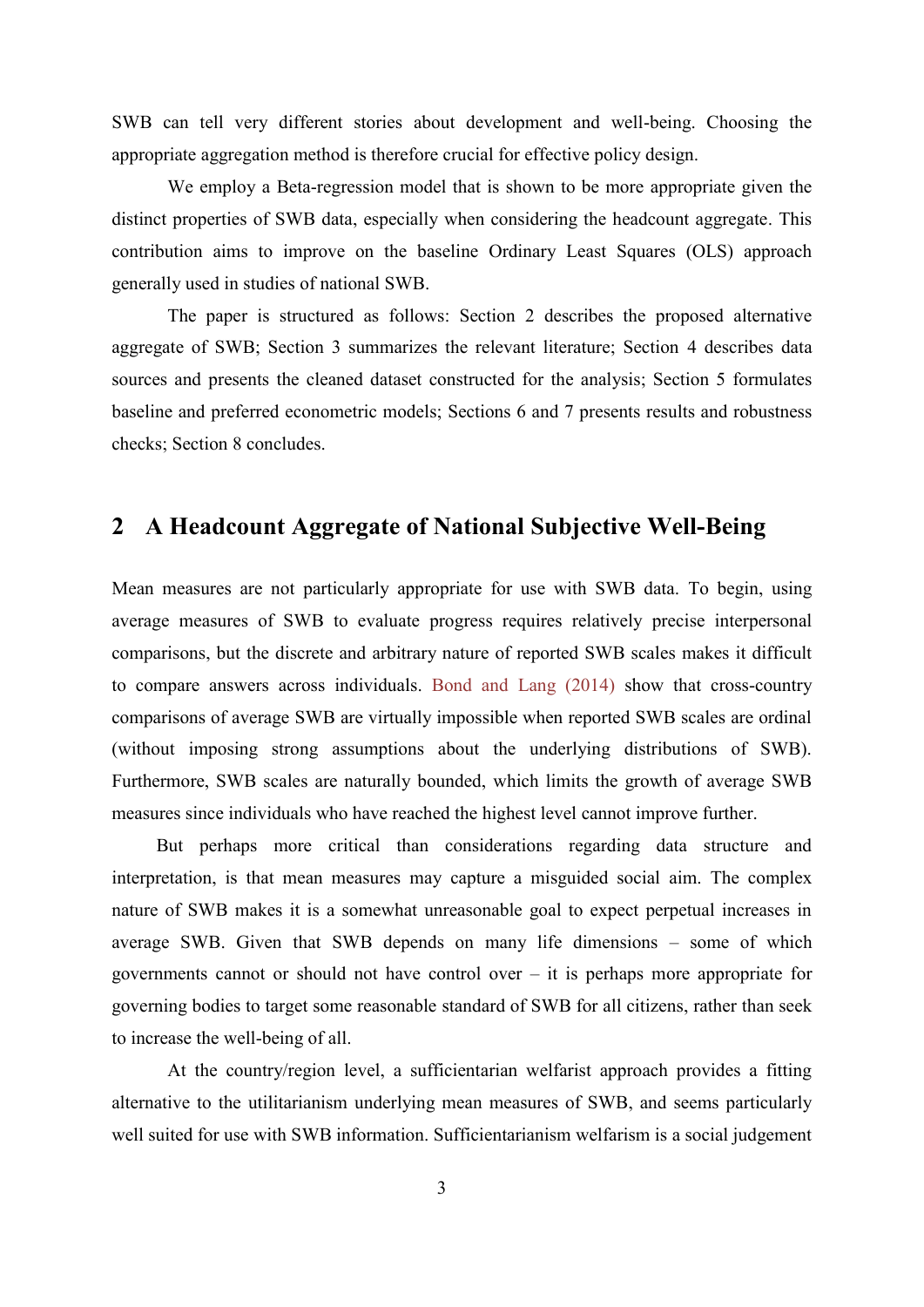view that is primarily concerned with providing a 'sufficient' level of welfare. More precisely, [Crisp \(2003\)](#page-29-10) proposes that "compassion for any being B is appropriate up to the point at which B has a level of welfare such that B can live a life which is sufficiently good" (p. 762). In terms of subjective welfare, development can accordingly be viewed as a nation's ability to support such a sufficient level of SWB for its citizens (or as many of its citizens as possible).

Applying the sufficiency principle to SWB data translates to an aggregate measure that is based on a dichotomous reduction of self-reported well-being and can be expressed formally as follows:

$$
SWB_{share} = \frac{1}{n} \sum_{i=1}^{n} I(s_i \ge z)
$$
 (1)

where  $s_i$  is individual *i*'s reported satisfaction level, *z* is a threshold level of satisfaction and *I(.)* is an indicator function that is 1 when individual *i*'s reported satisfaction is above the threshold level  $z$  and  $\theta$  otherwise. The threshold level,  $z$ , separates individuals who are reasonably satisfied from those who are not.  $SWB_{share}$  therefore represents the share (or proportion) of individuals who are sufficiently satisfied. The exact choice of  $z$  is discussed in Section 4 after the introduction of the relevant data.

 $SWB_{share}$  has limited sensitivity to small changes in life satisfaction as it is only affected by changes that cross the threshold level, so it addresses to some degree the problem of interpersonal comparisons. It is also suitable for use with bounded and ordinal scales.

The range of individuals' reported satisfaction,  $s_i$ , obviously depends on the particular survey question that is being considered. Several types of questions are currently in use in various surveys, broadly grouped into two general categories: life evaluations, and questions aimed at emotional states or moods. What is key for the construction of  $SWB_{share}$  is a focus on overarching SWB measures that are intended to capture broad evaluations about life in general. Questions regarding specific aspects of life (e.g. satisfaction with the freedom to choose how to live one's life, satisfaction with the educational system, satisfaction with the quality of air, etc.) do not adequate reflect life in general. Questions about levels of happiness are also inadequate because they tend to elicit more hedonic evaluations that depend heavily on current (or recent) mood. The general consensus is that life satisfaction measures are the better choice when dealing with questions of national development. [Helliwell and Barrington-](#page-30-6)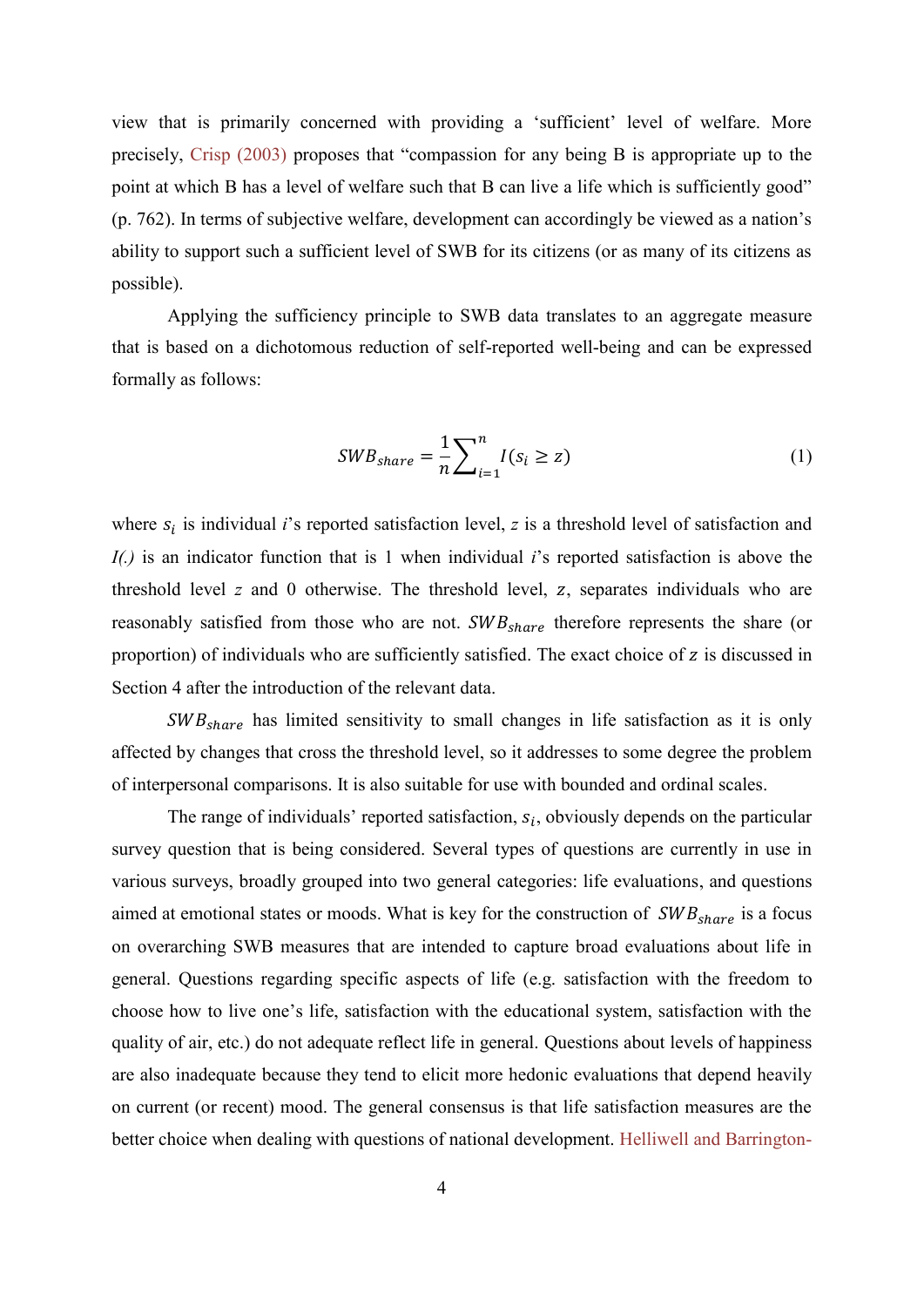Leigh (2010) conclude that life satisfaction measures "are more reflective of overall and continuing life circumstances and hence are more suited to capture long-term and international differences in policies and institutions" (p. 732).

Response scales vary widely, typically from 4-point scales to scales spanning 11 points. Although no universal standard exists, it is generally accepted that questions with higher response resolution are more likely to reflect the broad well-being information more relevant for studies of national development. The current paper focuses on reported life satisfaction recorded on a 10-point scale (the exact measure is defined in Section 4). For a more detailed summary of the various SWB questions and scales used in a variety of surveys see [Diener \(1994\).](#page-29-0)

## **3 Relevant Literature**

1

Initial studies of national SWB focused on the simple relationship between income and SWB [\(Easterlin, 1974\)](#page-29-11). These were soon followed by a growing body of literature encompassing various objective accounts of well-being, including development measures beyond incomebased indicators, such as life expectancy, educational attainment, health indicators, female labour participation, economic and political freedoms, to name a few [\(Blanchflower and](#page-29-12)  [Oswald, 2005;](#page-29-12) [Deaton, 2008;](#page-29-8) [Lawless and Lucas, 2011;](#page-30-7) [Leigh and Wolfers, 2006;](#page-30-8) [Ovaska](#page-30-4)  [and Takashima, 2006\)](#page-30-4).

The literature outlined above is centred around mean measures of SWB. While [\(Easterlin, 1974\)](#page-29-11) does take into account some distributional considerations<sup>1</sup>, its main crosscountry result is based on average happiness, as are subsequent studies concerned with national SWB, including Easterlin's more recent work on the happiness paradox [\(Easterlin et](#page-29-13)  [al., 2011\)](#page-29-13) and Stevenson and Wolfers's treatment of Easterlin's findings [\(Stevenson and](#page-30-5)  [Wolfers,](#page-30-5) 2008).

Some notable exceptions are the 'happy life expectancy' measure proposed by [Veenhoven \(1996\)](#page-30-9) and a measure of satisfaction with life that is not explained by personal characteristics [\(Di Tella et al., 2001\)](#page-29-14). The former is defined as the product of standard life expectancy and average happiness (standardized on a 0-1 scale); the latter is the average of the residuals obtained by regressing individual-level life satisfaction on personal

<sup>&</sup>lt;sup>1</sup> Summary statistics of the distribution of SWB are considered, but only for happiness questions with qualitative scales involving limited categories (e.g. 'very happy', 'fairly happy', 'not very happy')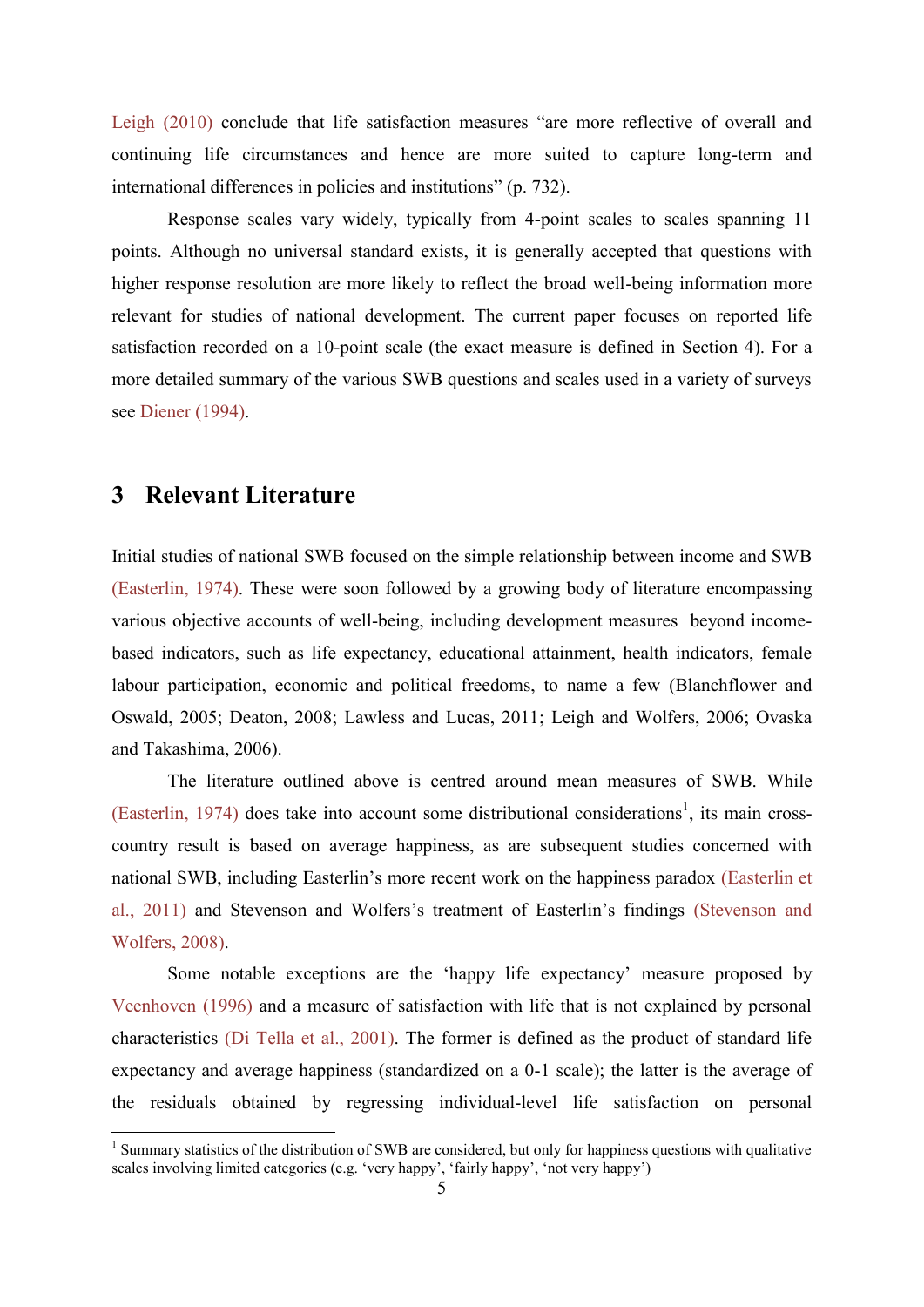characteristics. These measures show more sophisticated alternatives for aggregating selfreported well-being, but they nevertheless rely on average SWB and are utilitarian in nature.

The sole direct reference (to the best of this author's knowledge) to the use of a headcount measure of national SWB can be found in [Helliwell and Huang \(2008\),](#page-30-10) which briefly mentions using "the share of respondents above or below particular cut-off points in the numerical distribution of responses" (p. 609). The aim of the paper is to assess the effect of the quality of government on national life satisfaction. As such, the share is used as a robustness check for differences in the shape of the distribution of satisfaction responses due to cultural differences. This differs in intent from the current study, which aims to explicitly consider the headcount measure as an indicator of aggregate SWB. [Helliwell and Huang](#page-30-10)  (2008) find no significant changes in the key findings when using the share measure, but the relevant results are not reported in the publication, and no specific cut-offs are discussed.

To reiterate, SWB literature relies heavily on simple average measures, lacking consideration for alternative non-utilitarian approaches to national SWB. Non-mean based aggregation procedures, such as the headcount measure of the share of satisfied individuals proposed in this paper, have only been used for simple descriptions of datasets [\(e.g. Oswald,](#page-30-11)  [1997\)](#page-30-11), but not as key measures of interest in international accounts of development.

## <span id="page-5-0"></span>**4 Data**

1

#### **4.1 Sources**

The analysis dataset used here has been composed using multiple sources since no single source contains the relevant measures. SWB data are self-reported life satisfaction information collected by the World Values Survey (WVS) and the European Values Survey (EVS). Respondents are asked "*All things considered, how satisfied are you with your life as a whole these days?*" and are instructed to choose a number between 1 to 10, where 1 is labeled "dissatisfied" and 10 is labeled "satisfied"<sup>2</sup>. The distribution of life satisfaction responses is shown in Table 1. The sample ranges from underdeveloped to fully industrialised economies, and represents all continents and major sub-regions. Two measures of national

Except for wave 2005-2007 of the WVS in which 1 means "completely dissatisfied" and 10 means "completely satisfied".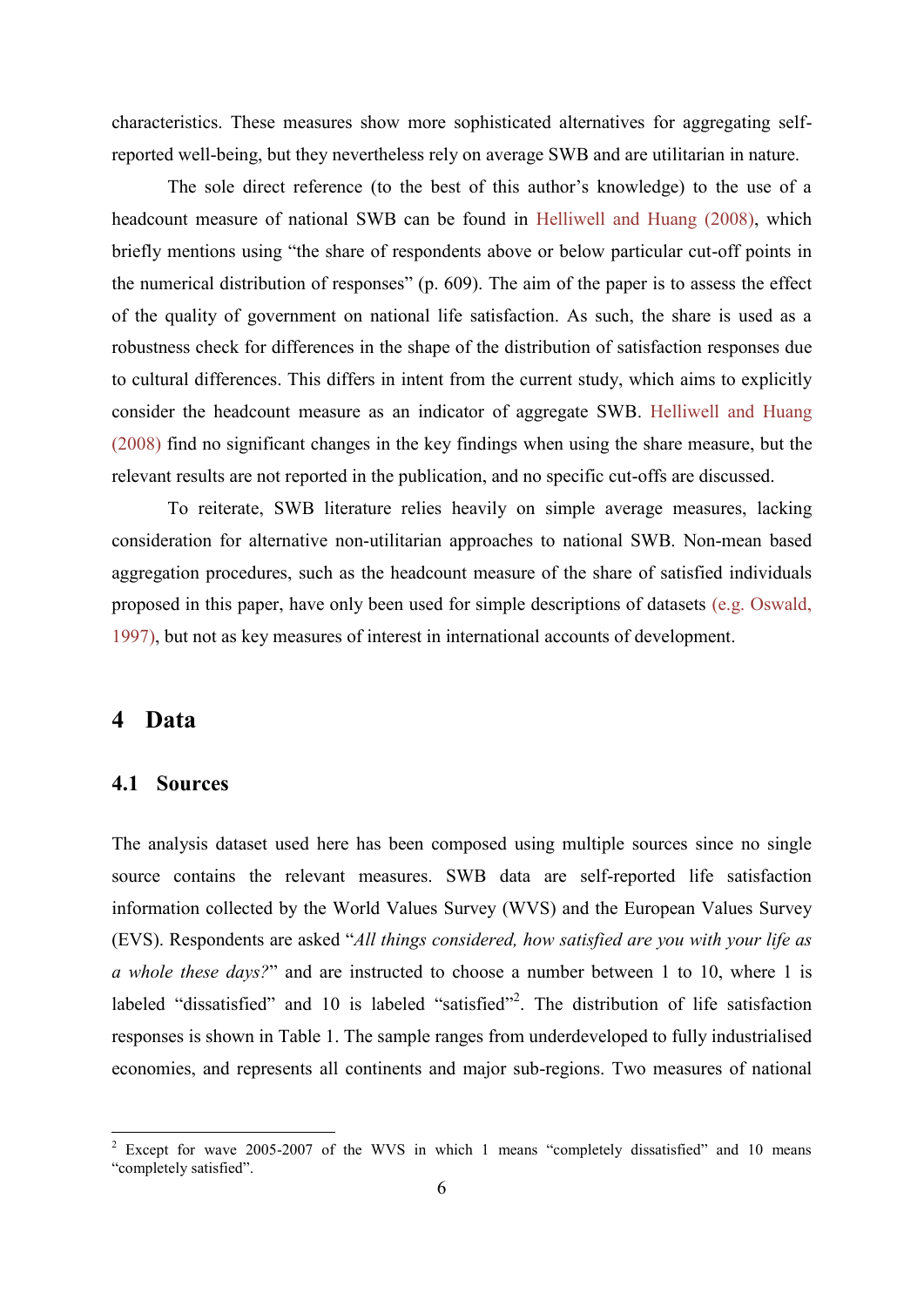SWB are calculated using the individual-level survey data: the commonly used mean satisfaction (SWB<sub>mean</sub>), and the proposed alternative headcount measure (SWB<sub>share</sub>)<sup>3</sup>.

| Table 1. Distribution of the sausiaction responses |           |        |           |        |  |  |  |  |
|----------------------------------------------------|-----------|--------|-----------|--------|--|--|--|--|
| <b>Overall Life Satisfaction</b>                   | 1999-2004 |        | 2005-2010 |        |  |  |  |  |
| 1 - Dissatisfied                                   | 5,563     | 5.50%  | 4,888     | 3.31%  |  |  |  |  |
| 2                                                  | 4,264     | 4.21%  | 3,369     | 2.28%  |  |  |  |  |
| 3                                                  | 5,843     | 5.78%  | 6,712     | 4.54%  |  |  |  |  |
| 4                                                  | 5,869     | 5.80%  | 7,629     | 5.16%  |  |  |  |  |
| 5                                                  | 15,148    | 14.97% | 17,958    | 12.15% |  |  |  |  |
| 6                                                  | 10,150    | 10.03% | 15,037    | 10.17% |  |  |  |  |
| 7                                                  | 13,441    | 13.29% | 22,655    | 15.33% |  |  |  |  |
| 8                                                  | 16,528    | 16.34% | 31,336    | 21.20% |  |  |  |  |
| 9                                                  | 10,800    | 10.68% | 17,454    | 11.81% |  |  |  |  |
| 10 - Satisfied                                     | 12,479    | 12.33% | 19,235    | 13.01% |  |  |  |  |
| no information                                     | 1,085     | 1.07%  | 1,535     | 1.04%  |  |  |  |  |
|                                                    |           |        |           |        |  |  |  |  |

**Table 1. Distribution of life satisfaction responses**

Source: WVS (2009), EVS (2011)

Note: sampling weights applied.

The key objective measures of development used are the individual components making up the current formulation of the Human Development Index (HDI): per capita Gross National Income (GNI), life expectancy, mean years of schooling, and expected years of schooling. The measures, defined in Table 2, are obtained from the online database maintained by the United Nations Development Programme [\(UNDP, 2013\)](#page-30-12)<sup>4</sup>.

Matching satisfaction to the objective measures of interest by specific year is not possible since the Values Surveys are conducted in waves that span multiple years. Additionally, yearly UNDP data are not available prior to 2005. However, it is possible to construct two waves of UNDP data corresponding to the two waves of available Values Surveys, as illustrated in [Figure 1.](#page-7-0)

Values for each wave can be obtained by averaging across the five years in the relevant period, or by choosing one representative year. Period-averages of the objective indicators produce results that reflect a more long-term relationship with subjective measure [\(McGillivray, 2005\)](#page-30-13). The current study is concerned mainly with international comparisons and therefore with fundamental differences in the economic organization of the countries,

1

<sup>&</sup>lt;sup>3</sup> Detailed in Subsection 4.2.

<sup>&</sup>lt;sup>4</sup> Available online at<http://hdr.undp.org/en/statistics/data/> (accessed on Sept. 4, 2012). UNDP does not directly collect data; their database is constructed using various sources (list of sources available at <http://hdr.undp.org/en/statistics/understanding/sources/> ).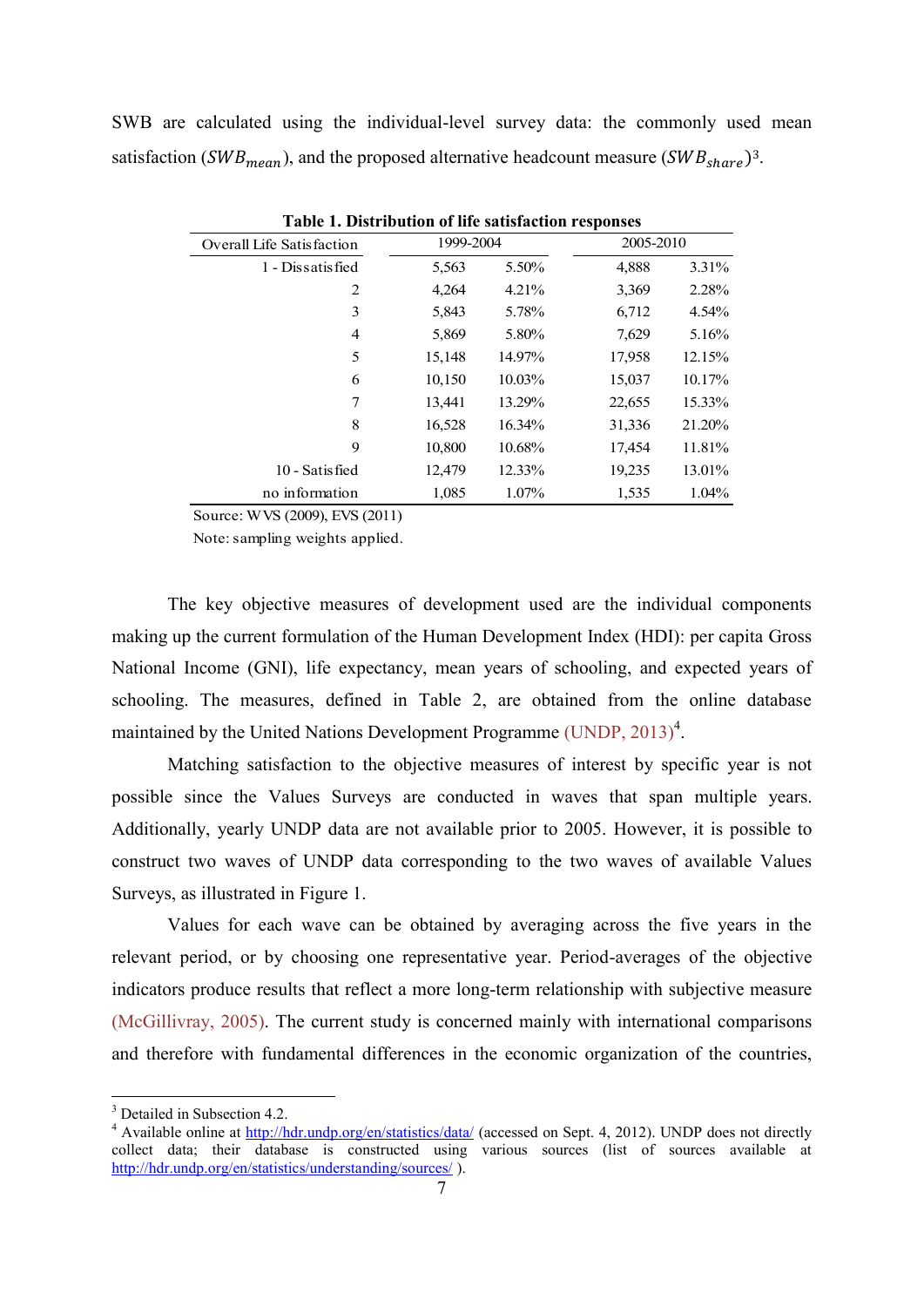which are by definition slow to change, so measures capturing a long-term trend are ideal. Yearly UNDP data are available for the 2005-2010 period so the second wave is constructed using averaged values. Prior to 2005, most measures obtained from UNDP's online database are available only for year 2000, so the first wave of matched data is constructed using year 2000 values for the objective indicators. The matching generates an unbalanced panel of 141 total country-wave observations including 90 countries. Summary statistics for the analysis dataset are presented in Table 3 – the data exhibit good variation, all measures cover a wide range and have a relatively strong deviation from the mean.

| Measure of                     |                                                                                                                                                                                                                                                                                                                                            | Years of           |
|--------------------------------|--------------------------------------------------------------------------------------------------------------------------------------------------------------------------------------------------------------------------------------------------------------------------------------------------------------------------------------------|--------------------|
| Interest                       | Definition                                                                                                                                                                                                                                                                                                                                 | Coverage           |
| GNI per capita                 | Aggregate income of an economy generated by its production and its<br>ownership of factors of production, less the incomes paid for the use of<br>factors of production owned by the rest of the world, converted to<br>(constant 2005) international dollars using purchasing power parity (PPP)<br>rates, divided by midyear population. | 2000,<br>2005-2010 |
| Life expectancy<br>at birth    | Number of years a newborn infant could expect to live if prevailing<br>patterns of age-specific mortality rates at the time of birth stay the same<br>throughout the infant's life.                                                                                                                                                        | 2000,<br>2005-2010 |
| Expected years<br>of schooling | Number of years of schooling that a child of school entrance age can<br>expect to receive if prevailing patterns of age-specific enrolment rates<br>persist throughout the child's life                                                                                                                                                    | 2000,<br>2005-2010 |
| Mean years of<br>schooling     | Average number of years of education received by people ages 25 and<br>older, converted from education attainment levels using official durations<br>of each level.                                                                                                                                                                        | 2000,<br>2005-2010 |

| Table 2. United nations development indicators |  |  |  |  |  |  |
|------------------------------------------------|--|--|--|--|--|--|
|------------------------------------------------|--|--|--|--|--|--|

Source: UNDP  $(2011)^5$ 

Note: Adult literacy rate and gross enrolment were used to calculate the education component of HDI until 2010; expected and mean years of schooling have been used since 2011.

#### **Figure 1. Data matching**

<span id="page-7-0"></span>

 $\overline{\mathbf{S}}$ <sup>5</sup> The 2011 UNDP Human Development Report is available online at [http://hdr.undp.org/en/media/HDR\\_2011\\_EN\\_Complete.pdf.](http://hdr.undp.org/en/media/HDR_2011_EN_Complete.pdf)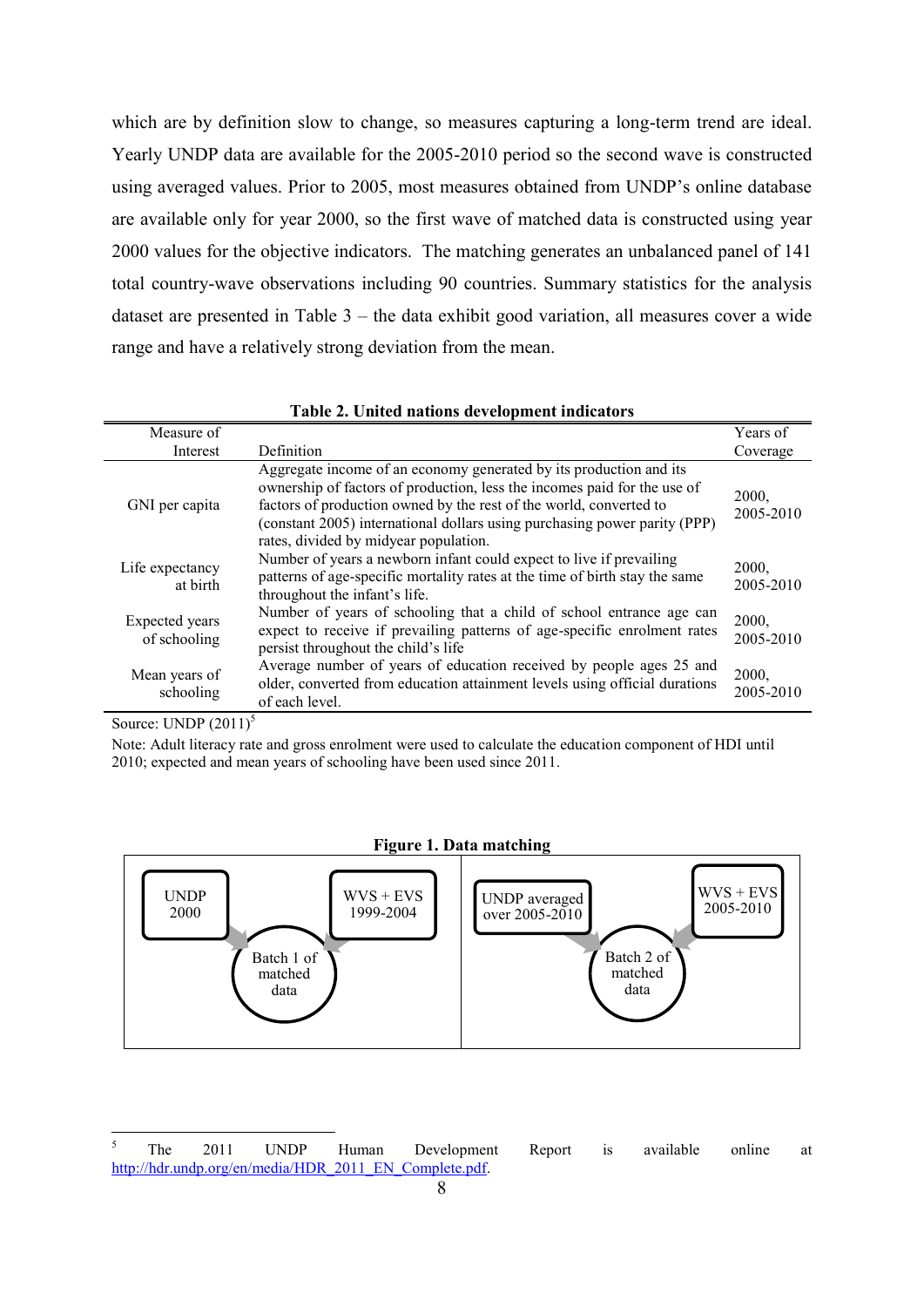|                                             | mean   | st. dev. | minimum | maximum | observations |
|---------------------------------------------|--------|----------|---------|---------|--------------|
| mean satisfaction (ranges 1-10)             |        |          |         |         |              |
| 1999-2004                                   | 6.49   | 1.13     | 3.87    | 8.24    | 63           |
| 2005-2010                                   | 6.86   | 0.90     | 4.46    | 8.36    | 78           |
| total                                       | 6.69   | 1.02     | 3.87    | 8.36    | 141          |
| transformed mean satisfaction (ranges 0-1)  |        |          |         |         |              |
| 1999-2004                                   | 0.61   | 0.13     | 0.32    | 0.80    | 63           |
| 2005-2010                                   | 0.65   | 0.10     | 0.38    | 0.82    | 78           |
| total                                       | 0.63   | 0.11     | 0.32    | 0.82    | 141          |
| share of satisfied individuals (ranges 0-1) |        |          |         |         |              |
| 1999-2004                                   | 0.80   | 0.15     | 0.39    | 0.98    | 63           |
| 2005-2010                                   | 0.85   | 0.11     | 0.54    | 0.98    | 78           |
| total                                       | 0.83   | 0.13     | 0.39    | 0.98    | 141          |
| per capita GNI (PPP constant 2005 \$)       |        |          |         |         |              |
| 1999-2004                                   | 14,100 | 12,417   | 608     | 53,204  | 63           |
| 2005-2010                                   | 17,548 | 13,244   | 809     | 53,763  | 78           |
| total                                       | 16,454 | 12,894   | 608     | 53,763  | 141          |
| life expectancy (years)                     |        |          |         |         |              |
| 1999-2004                                   | 71.90  | 7.68     | 44.70   | 81.20   | 63           |
| 2005-2010                                   | 73.81  | 7.70     | 46.94   | 82.86   | 78           |
| total                                       | 72.95  | 7.72     | 44.70   | 82.86   | 141          |
| mean years of schooling                     |        |          |         |         |              |
| 1999-2004                                   | 8.38   | 2.43     | 3.30    | 13.00   | 63           |
| 2005-2010                                   | 9.04   | 2.70     | 1.30    | 12.66   | 78           |
| total                                       | 8.74   | 2.59     | 1.30    | 13.00   | 141          |
| expected years of schooling                 |        |          |         |         |              |
| 1999-2004                                   | 13.20  | 2.78     | 5.40    | 18.00   | 63           |
| 2005-2010                                   | 13.82  | 2.64     | 5.64    | 18.00   | 78           |
| total                                       | 13.54  | 2.72     | 5.40    | 18.00   | 141          |

**Table 3. Measures of interest, summary statistics**

Source: WVS (2009), EVS (2011), UNDP (2013)

Note: satisfaction statistics computed using raw data with no sampling weights applied.

## **4.2 Controlling for Cultural Differences**

Cultural norms and social systems vary widely across nations and they can be systematically and significantly related to individuals' assessment of their own life satisfaction. A concern is that many cultural dimensions tend to be highly correlated with the standard objective measures of well-being used in this study, especially with income (e.g. individualistic, democratic countries also tend to be the richest and most developed).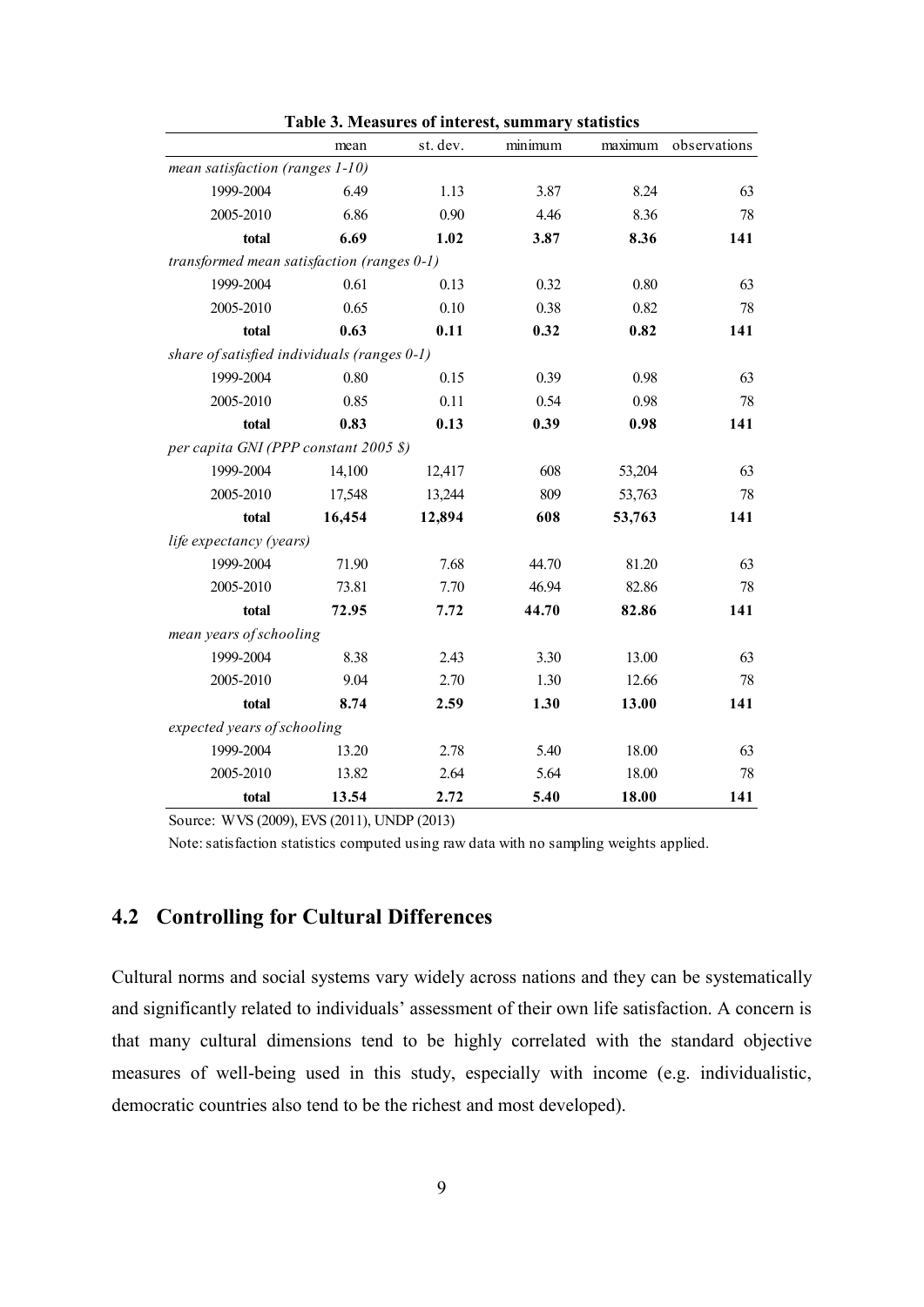Cross-national studies usually attempt to control for cultural differences by setting apart countries or regions with particularly distinctive characteristics. [Deaton \(2008\)](#page-29-8) includes separate indicator variables for eastern European and sub-Saharan countries. [Ovaska and](#page-30-4)  Takashima (2006) single-out Asian countries and also include religion controls for Islam and Christianity. However, these measures ignore a great deal of cultural variation likely to impact on the relationship between national SWB and objective measures of development.

A more comprehensive way to control for cultural difference can be obtained from the work of [Inglehart and Welzel \(2010\),](#page-30-15) who have created a two-dimensional cultural map of the world using information from the WVS and EVS. Nations are scored along a traditional vs. secular-rational value scale, and also along a survival vs. self-expression value scale. Both scales revolve around zero so that cultures that emphasize traditional and survival values are assigned negative scores, while those with emphasis on secular-rational and self-expression values are given positive scores. Figure 2 shows the position of each country in the sample along these two cultural dimensions. Cultural profiles vary greatly across the nations in the sample, spreading across much of the bi-dimensional value plane.

Country scores are averages of the available scores from wave 1999-2004 and waves 2005-2010 (i.e. if scores are available for both waves, then the average is used, otherwise a single score value is used) $6$ . This ensures that all countries in the sample are assigned one score (for each dimension) that does not change over time<sup>7</sup>.

There are several advantages to using the Inglehart-Welzel indices to control for cultural effects. Firstly, they are directly relevant to the SWB data used here given they are themselves based on information collected by the WVS and the EVS. Secondly, they are systematically constructed using Factor Analysis of responses to questions explicitly designed to capture cross-national differences in value-systems and to gain a better understanding of cultural distinctions. Lastly, the two dimensions provide simple, reducedform controls that capture wide-ranging aspects of values and beliefs.<sup>8</sup>

1

<sup>6</sup> Except for Armenia, Azerbaijan, Georgia, and Uganda, for which no score data are available between 1999- 2010. Earlier information prior to 1999 is used for these countries.

 $<sup>7</sup>$  The decision to average across both time-periods for those countries for which both data points are available</sup> was made because few countries are given scores in both time periods and also to reduce bias stemming from large differences in cultural profiles for countries that significantly change their values and attitudes between wave 1 and 2.

<sup>&</sup>lt;sup>8</sup> Detailed information regarding the variables used to construct the two dimensions and their correlations is available online as a supplementary material to [Inglehart and Welzel \(2010\)](#page-30-15) at http://journals.cambridge.org/pps2010020.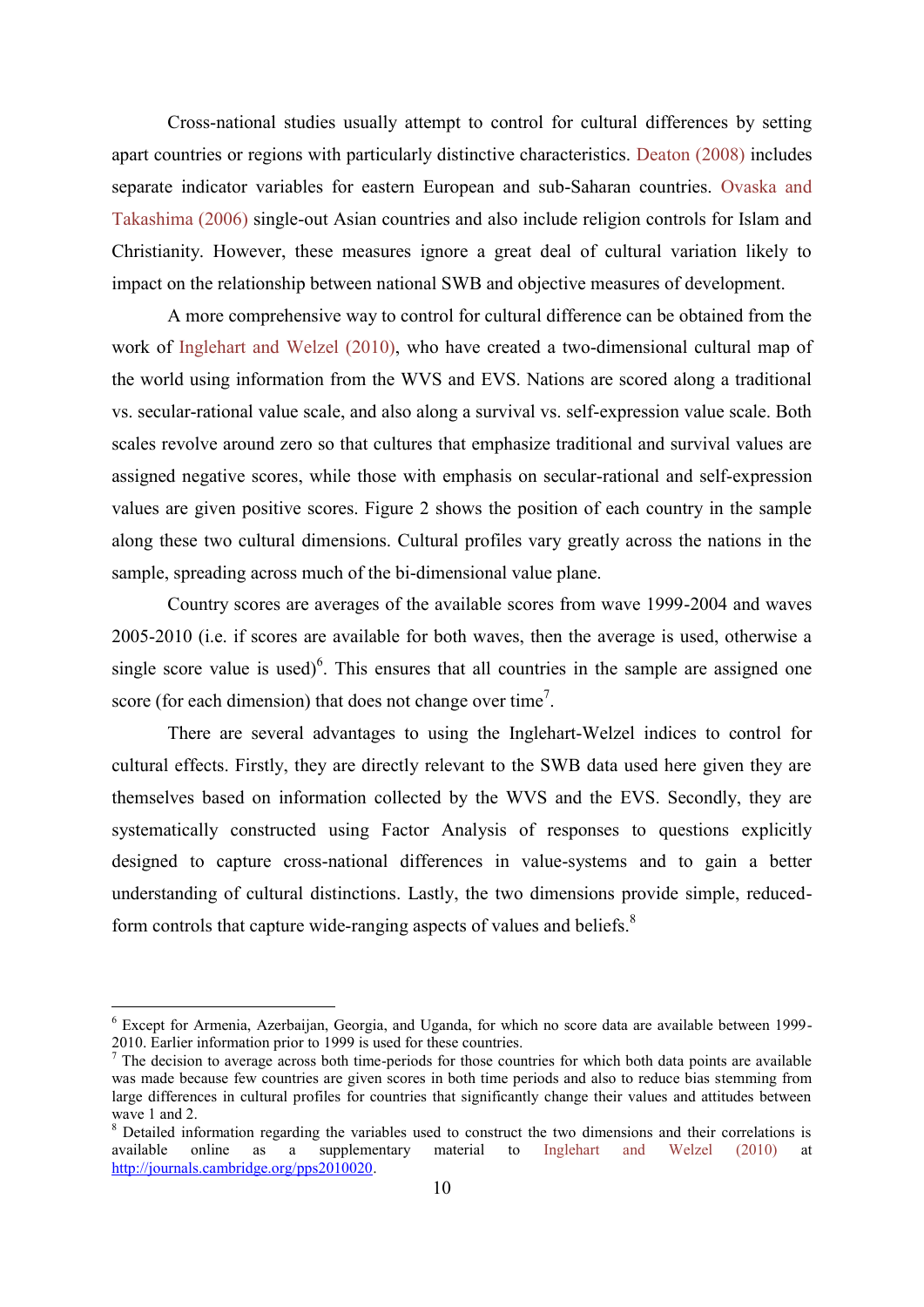

**Figure 2. Cultural map (1999-2010 average)**

## **4.3 Construction of**

The cut-off point, z, from Equation  $(1)$ , which separates those who are satisfied from those who are not is motivated by dissonance theory [\(Akerlof and Dickens, 1982\)](#page-29-15) using a datadriven approach. Dissonance occurs when our view of ourselves does not match reality. In the case of SWB, we would like to think of ourselves as being happy/satisfied, at least on some basic acceptable level. To uphold this view of oneself as satisfied in order to reduce any potential dissonance, there might be a strong resistance against admitting a less than acceptable level of satisfaction for those who experience very low levels of well-being. There is a clear break-point observed in the Values Surveys data that may be a manifestation of dissonance theory, separating those who are so below the acceptable threshold that they cannot overcome the instinct to deny that they are indeed not within the acceptable bound of happiness.

As shown in Table 1, satisfaction levels of 5 or higher are consistently more prevalent than levels below 5, suggesting a marked reluctance to report below 5. It is sensible to imagine that these individuals require special attention and could therefore be classified as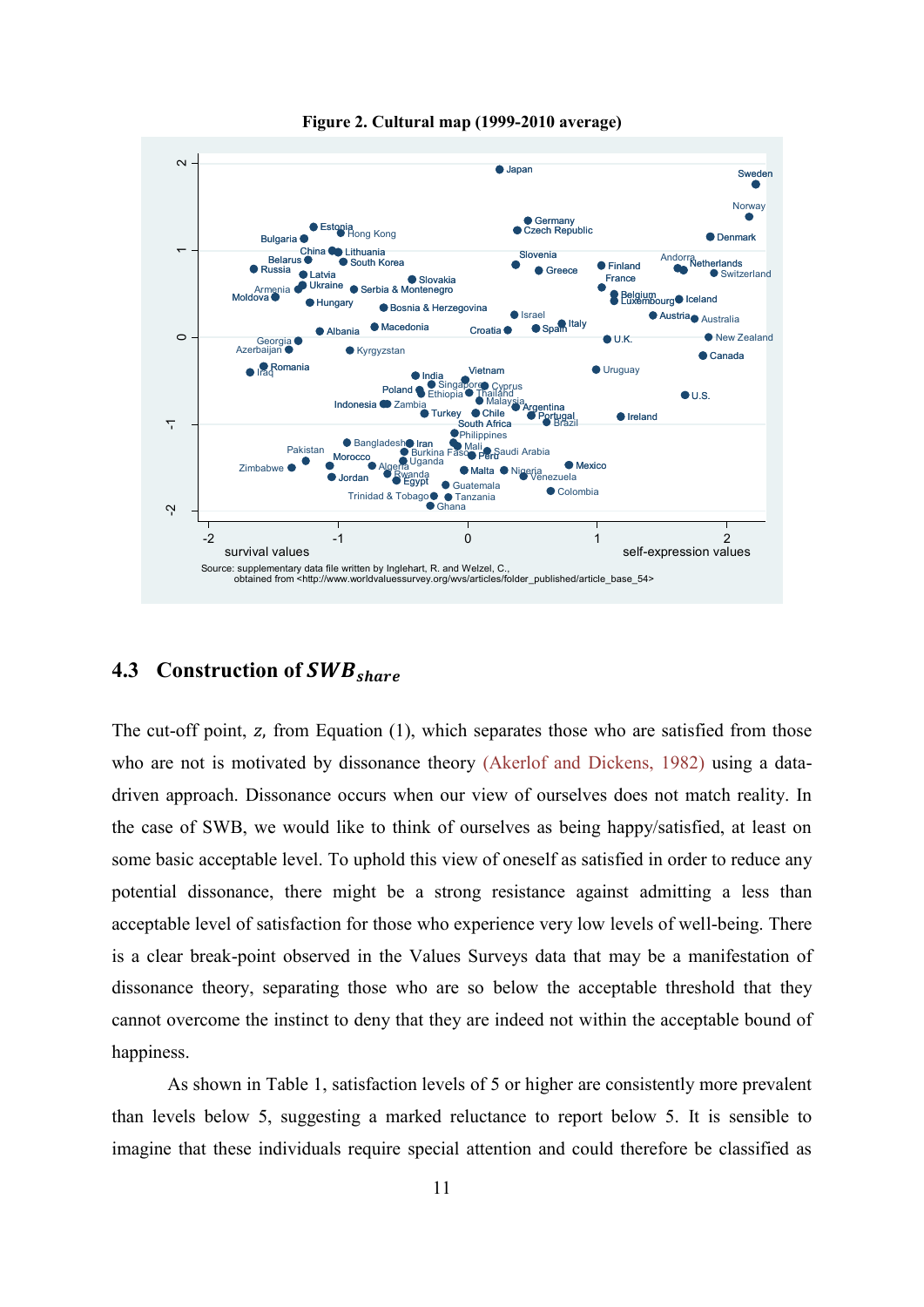that group which is not sufficiently satisfied. Level 5 is interpreted as the lowest point at which people are sufficiently satisfied. The alternative share measure is therefore formally defined as:

$$
SWB_{share} = \frac{1}{n} \sum_{i=1}^{n} \theta_i I(s_i \ge 5)
$$
 (2)

where  $s_i$  is individual *i*'s life satisfaction response ranging from 1 to 10,  $I(.)$  is an indicator function that takes on a value of 1 if individual  $i$  has indicated a satisfaction level of 5 or higher, and 0 otherwise, and  $\theta_i$  is respondent *i*'s sample weight that is included in order to obtain results representative of the whole population.

## <span id="page-11-0"></span>**5 Econometric Model**

1

### **5.1 Conventional Linear Baseline Model**

The baseline econometric model that is commonly used to explore the relationship between objective and subjective indicators of well-being is expressed as:

$$
SWB_i = \alpha + \beta X_i + \varepsilon_i, \quad i = 1, ..., N
$$
 (3)

where  $SWB_i$  is usually average life satisfaction for country *i*, but can also be an alternative measure such as mean happiness or annual change in life satisfaction [\(Easterlin, 2013\)](#page-29-16), and  $X$ is a vector of objective well-being measures $9$ .

Using the data described in Section 4, the following baseline model can be estimated using Ordinary Least Square (OLS):

<sup>&</sup>lt;sup>9</sup> Typically, this simple model is applied to cross-sectional data obtained from one single survey wave because of limited availability of historical data [\(e.g. Leigh and Wolfers, 2006\)](#page-30-8); in some cases a cross-section is constructed by averaging across a number of waves to minimize seasonal deviations from the long-term trend [\(Ovaska and Takashima, 2006\)](#page-30-4). One of the most sophisticated studies using this simple model is presented by [Stevenson and Wolfers \(2008\),](#page-30-5) who use a wide range of data sources and waves to analyze both cross-section and panel datasets. See Table A1 in the Appendix for a summary of relevant econometric models and data used in previous studies.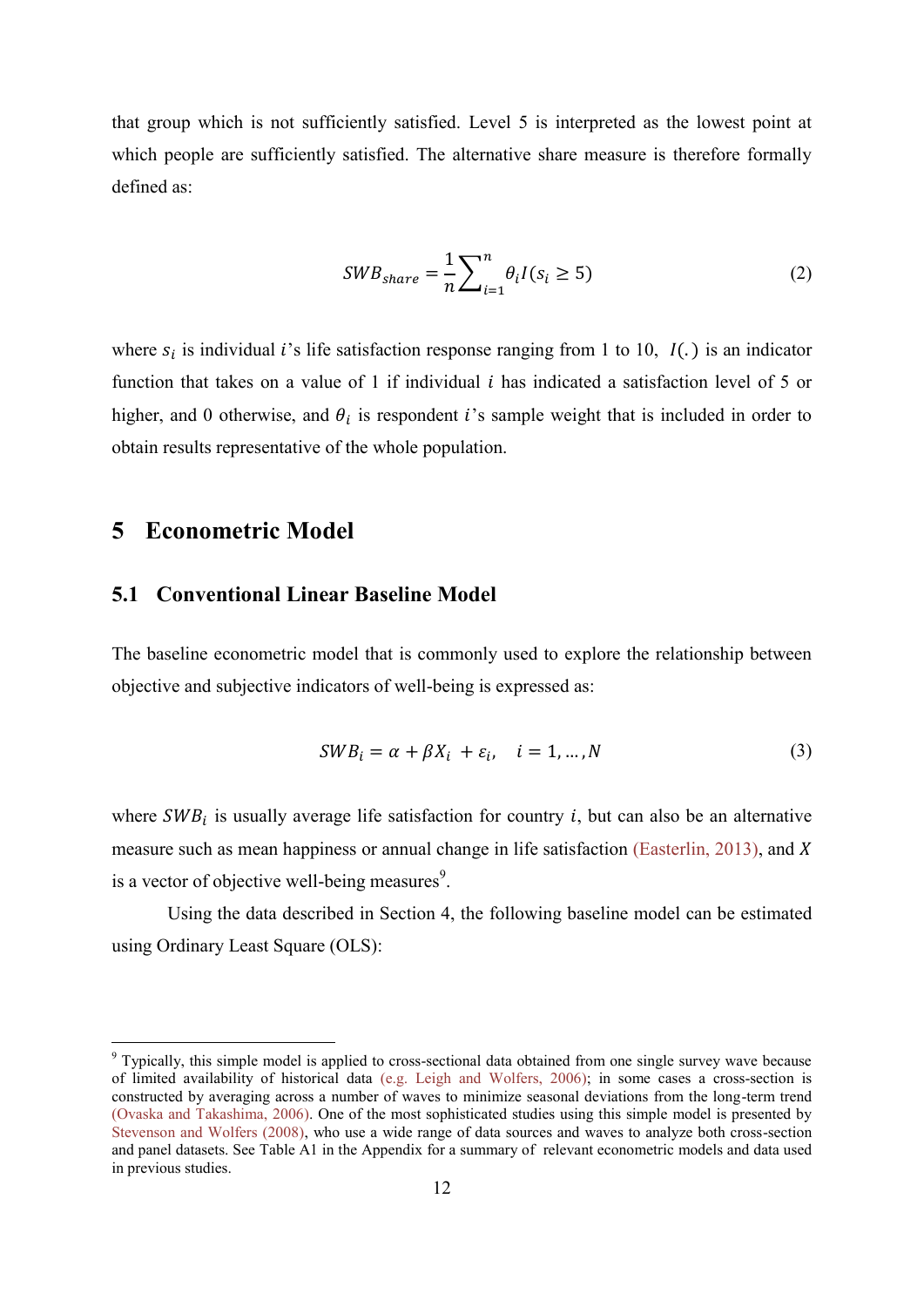$$
SWB_{it} = \alpha + \beta_1 \ln(Y_{it}) + \beta_2 X_{it} + \beta_3 T + \beta_4 Z_i + \varepsilon_{it}, \quad i = 1, ..., N, \quad t = 1, 2 \quad (4)
$$

where  $SWB_{it}$  is aggregate life satisfaction (i.e. mean or headcount measure) in country *i* at time period  $t$ ;  $Y$  is per capita GNI;  $X$  is the vector of HDI components,  $T$  is a time-trend indicator that equals 1 for observations in the second wave and 0 for observations in the first wave, and Z contains the Inglehart and Welzel cultural indices. Income is logarithmically transformed because it is generally accepted that the relationship between income and SWB is better captured by a logarithmic scale [\(Helliwell, 2003\)](#page-30-16). Figure 3 demonstrates that the data used in the current analysis follow this pattern.



**Figure 3. Aggregate satisfaction and per capita GNI, all countries (both waves combined)**

#### **5.2 Beta-regression**

However, the bounded structure of both  $SWB_{share}$  and  $SWB_{mean}$  means that OLS may not be the preferred method to estimate the relationship between national satisfaction and the objective indicators of interest because it can produce fitted values that are outside these bounds. Furthermore, looking at the distribution of the proportion of satisfied individuals in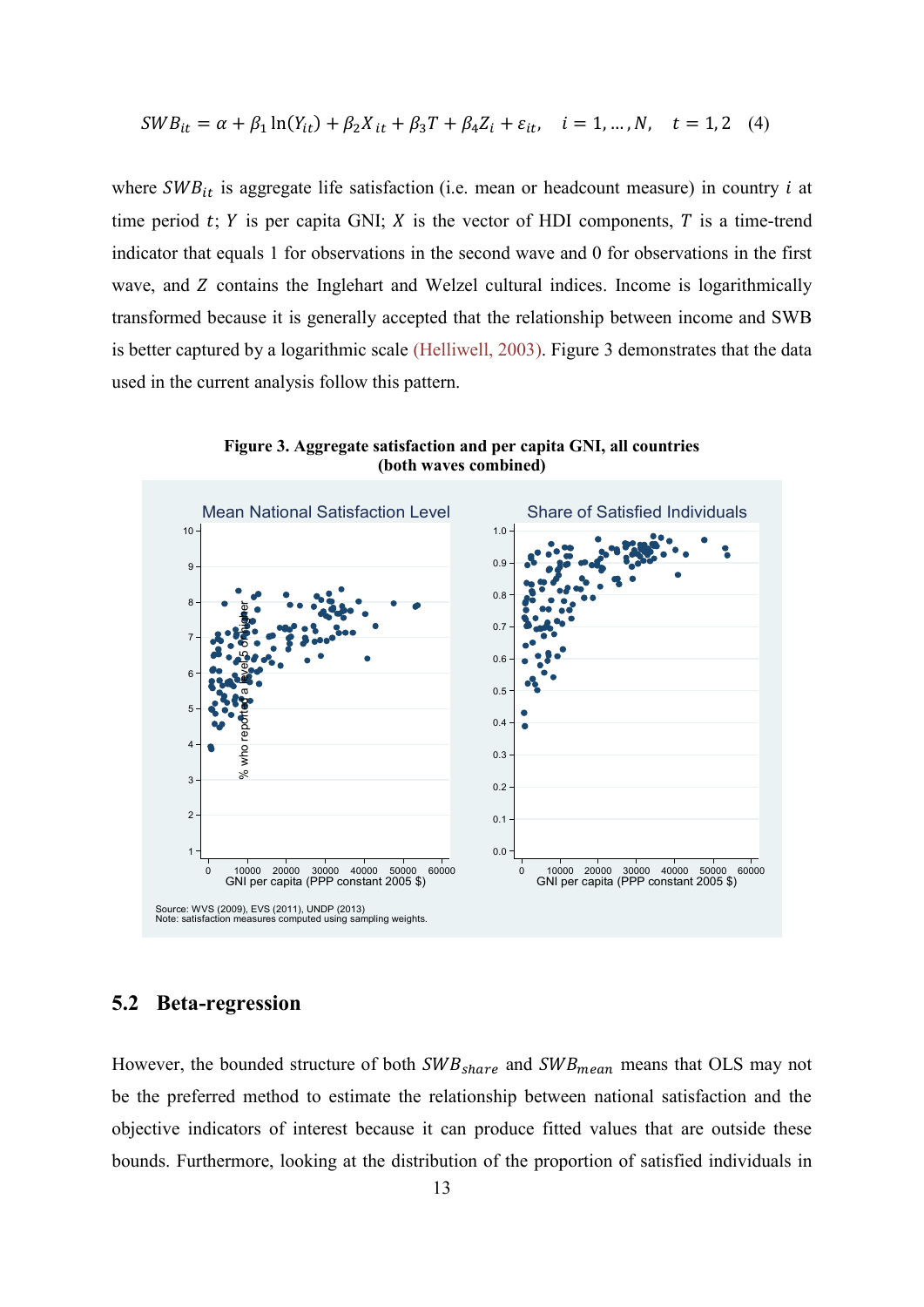Figure 4, we can see that it is left-skewed in each of the two waves, with most countries concentrated at the upper end of the distribution and long left tails – the fitted normal distribution (assumed in OLS regression) is not a good representation of the sample data.



**Figure 4. Distribution characteristics of the proportion of satisfied individuals (by wave)**

[Ferrari and Cribari-Neto \(2004\)](#page-29-17) and [Smithson and Verkuilen \(2006\)](#page-30-17) independently propose a Beta-regression model with a Logit link function that is more appropriate for skewed, naturally bounded dependent variables. The Beta-regression model can be expressed as follows:

$$
E(SWB|W) = \frac{e^{W\beta}}{1 + e^{W\beta}}
$$
\n<sup>(5)</sup>

where  $E(SWB|W)$  is the conditional mean of the relevant SWB measure, *W* is a matrix that includes all explanatory and control variables (denoted by  $Y$ ,  $X$ ,  $T$ , and  $Z$  in Equation (4)), and  $\beta$  is a matrix of parameter vectors (denoted by  $\alpha$ ,  $\beta_1$ ,  $\beta_2$ ,  $\beta_3$ , and  $\beta_4$  in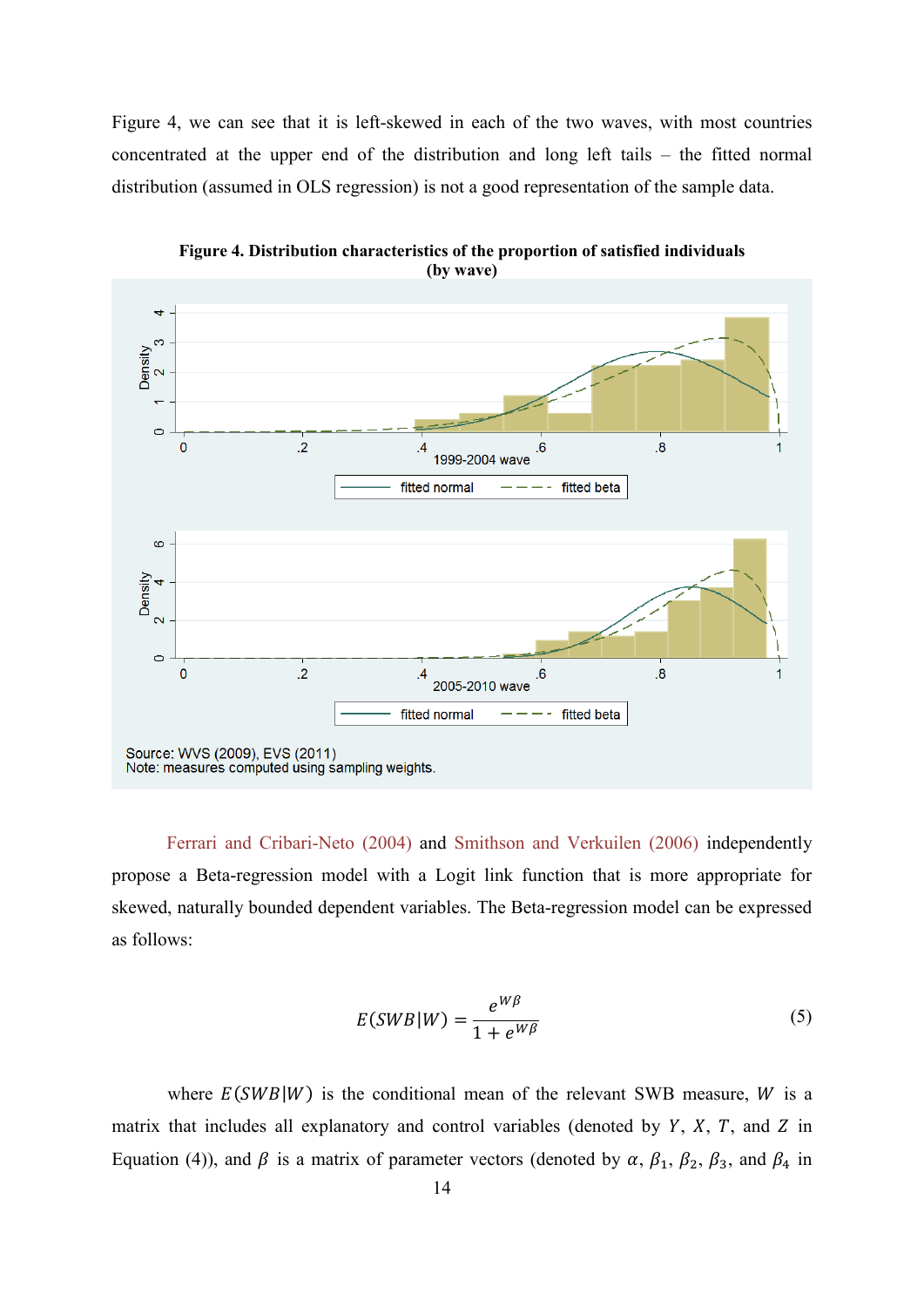Equation (4)).  $SWB$  is assumed to be Beta-distributed and estimated using Maximum Likelihood. The Beta function allows great flexibility in modelling asymmetric distributions, and Beta models perform well with small datasets [\(Kieschnick and McCullough, 2003\)](#page-30-18), which is the case here. Panel-robust standard errors control both for heteroskedasticity and serial correlation within countries.<sup>10</sup>

Equation (5) requires the dependent variable to be continuous and constrained on (0, 1). While the share of satisfied individuals naturally falls in this interval, mean satisfaction does not and is instead defined on (1, 10). This can easily be corrected by a simple transformation. The transformed variable,  $SWB'$ , is obtained thusly:  $SWB' = (y - a)/(b - a)$  $a$ ), where  $a$  and  $b$  are the theoretical boundaries on  $(a, b)$ , not the minimum and maximum observed in the sample, which in this case are (1, 10). The presentation and discussion of results focuses on this transformed measure of the mean, but equivalent estimates that are interpretable in terms of the original mean satisfaction scale are also provided in the Appendix (see Table A4).

#### **5.3 Hypotheses**

1

It is not meaningful to compare the magnitude of marginal effects between models using the share of satisfied individuals and models using mean satisfaction. Even if the two estimates are exactly the same, one might still be interested in the effect of income on the share of satisfied individuals, independently from the effect on mean satisfaction. An example may help to clarify this<sup>11</sup>. Let per capita GNI increase by \$1,000 and let  $\beta_1^{mean} = \beta_1^{share} = 0.05$ . The estimated increase in mean satisfaction would be 0.45. The corresponding increase in the share of satisfied individuals would be 0.05. The change in mean satisfaction, though seemingly larger, does not necessarily capture any information regarding those individuals

 $10$  Given the panel structure of the data, a Fixed-Effects (FE) was considered. However, it is not clear that a FE approach would be appropriate in this context. While minimizing bias, it is inefficient, and especially so given the panel is unbalanced. Furthermore, it is difficult to obtain consistent FE estimates in non-linear specifications such as the Beta-regresssion model proposed here [\(Cameron and Trivedi, 2009, p. 232\)](#page-29-18). Consistency is also problematic in short panels [\(Cameron and Trivedi, 2009, p. 231\)](#page-29-18). This problem is amplified here due to the panel being unbalanced with a considerable portion of countries appearing only in one of the waves. Of the total 90 countries included in the analysis, 12 only appear in the 1999-2004 wave and 27 only appear in the 2005- 2010 wave, which leaves only 51 countries with enough information to compute the average values necessary for the FE estimators. Lastly, FE models are not a good choice when within-unit variance is much smaller than between-unit variance [\(Cameron and Trivedi, 2009\)](#page-29-18), which is the case here (see Table A2 in Appendix).

<sup>&</sup>lt;sup>11</sup> For simplicity, this example assumes a linear model with constant point-estimates, but a similar argument applies to the variable estimates produces by the Beta-regression.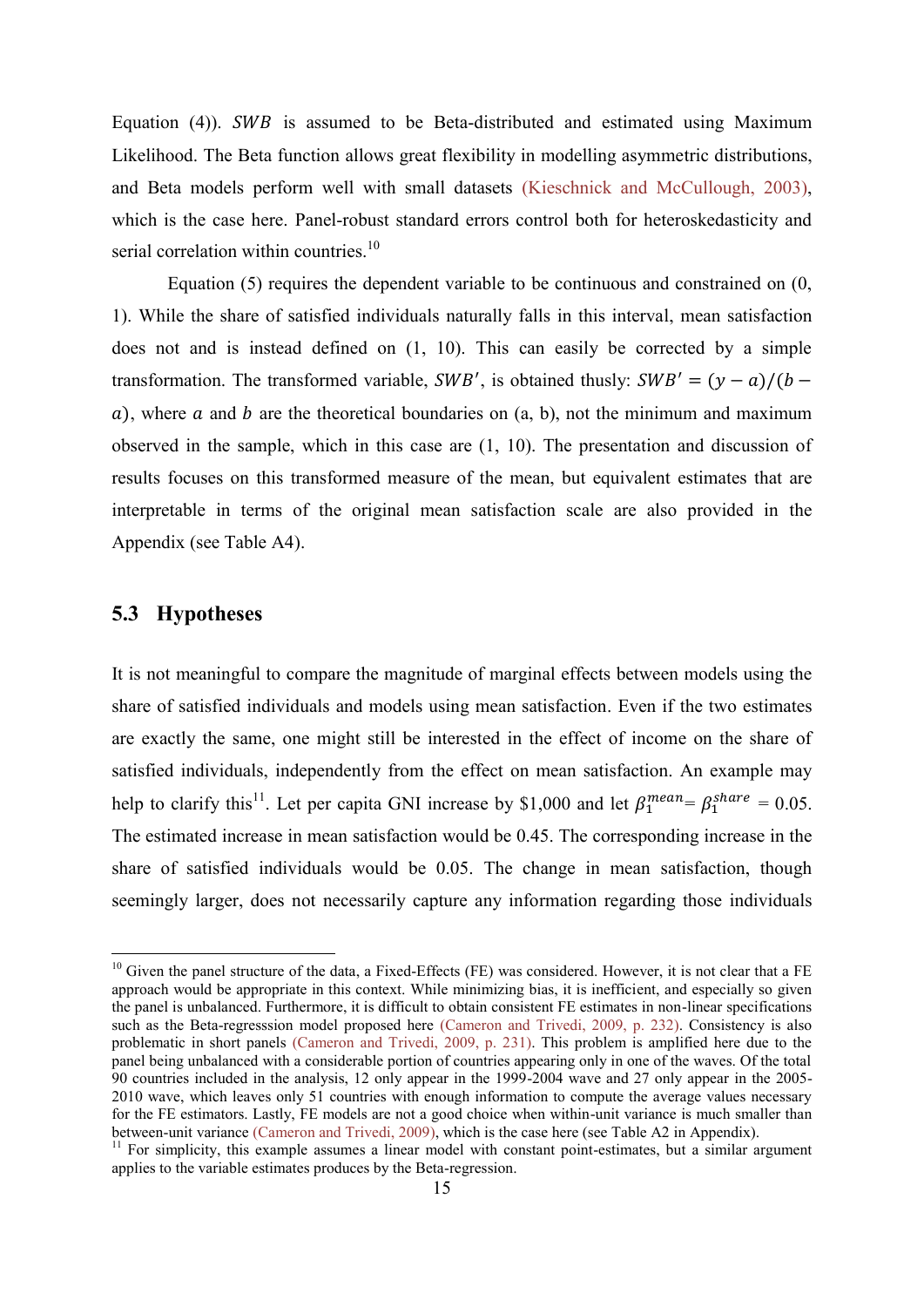who are not sufficiently happy (driven by changes in the upper distribution of satisfaction responses), whereas the share of satisfied individuals does so directly. A parallel argument applies even if the estimated increase in mean satisfaction is exactly the same as the estimated increase in the share of satisfied individuals (i.e.  $\beta_1^{mean} = 0.0056$  and  $\beta_1^{share} =$ 0.05). However, while comparisons of magnitude such as " $\beta_1^{mean}$  is significantly different (or not) from  $\beta_1^{share}$  " are not meaningful, some comparisons can provide useful insights into the objective-subjective relationship. For example, if  $\beta_1^{share}$  is found to be statistically significant while  $\beta_1^{mean}$  is not, this can indicate an important contrast in the adoption of potential policies and initiative. Analysis relying on mean measures would likely prescribe no interventionist policies since they are estimated not to affect overall national well-being, while the adoption of the share measure would encourage initiatives aimed at raising per capita income. Discussion of the results in Section 6 will therefore not directly compare magnitudes of the estimates, but will note interesting differences in significance levels.

The emphasis will instead lie on the objective-subjective relationship as estimated using the proposed headcount measure of SWB. More precisely, the purpose is to assess the relevance of standard objective indicators of development in light of information contained within subjective indicators of development, and to do so with consideration for a suitable econometric model.

Expected school years and mean school years are both expected to be significantly associated with national satisfaction. In standard economic theory, education measures are positively linked to increased welfare because they lead to higher wages. However, this does not guarantee a positive relationship between education measures and national SWB. In Happiness Economics, welfare is not a direct outcome of income. In fact there is evidence of a negative relationship between SWB and education. [Blanchflower and Oswald \(2005\)](#page-29-12) find a negative link between literacy rate and life satisfaction at the individual level, but only in Australia. Their full sample of 35 nations estimates a positive relationship. This suggests that there may be considerable variation in the way populations react to gains in knowledge. Overall, one would expect that access to basic public education is more important in countries where a large portion of the population is poor and unable to pay for education. [Bjornskov et al. \(2008\)](#page-29-19) also suggests that the relationship between education and SWB is stronger in low-income countries.

As a metric of basic health, life expectancy should be seen to have a positive relationship with reported SWB. However, life expectancy is a crude measure and likely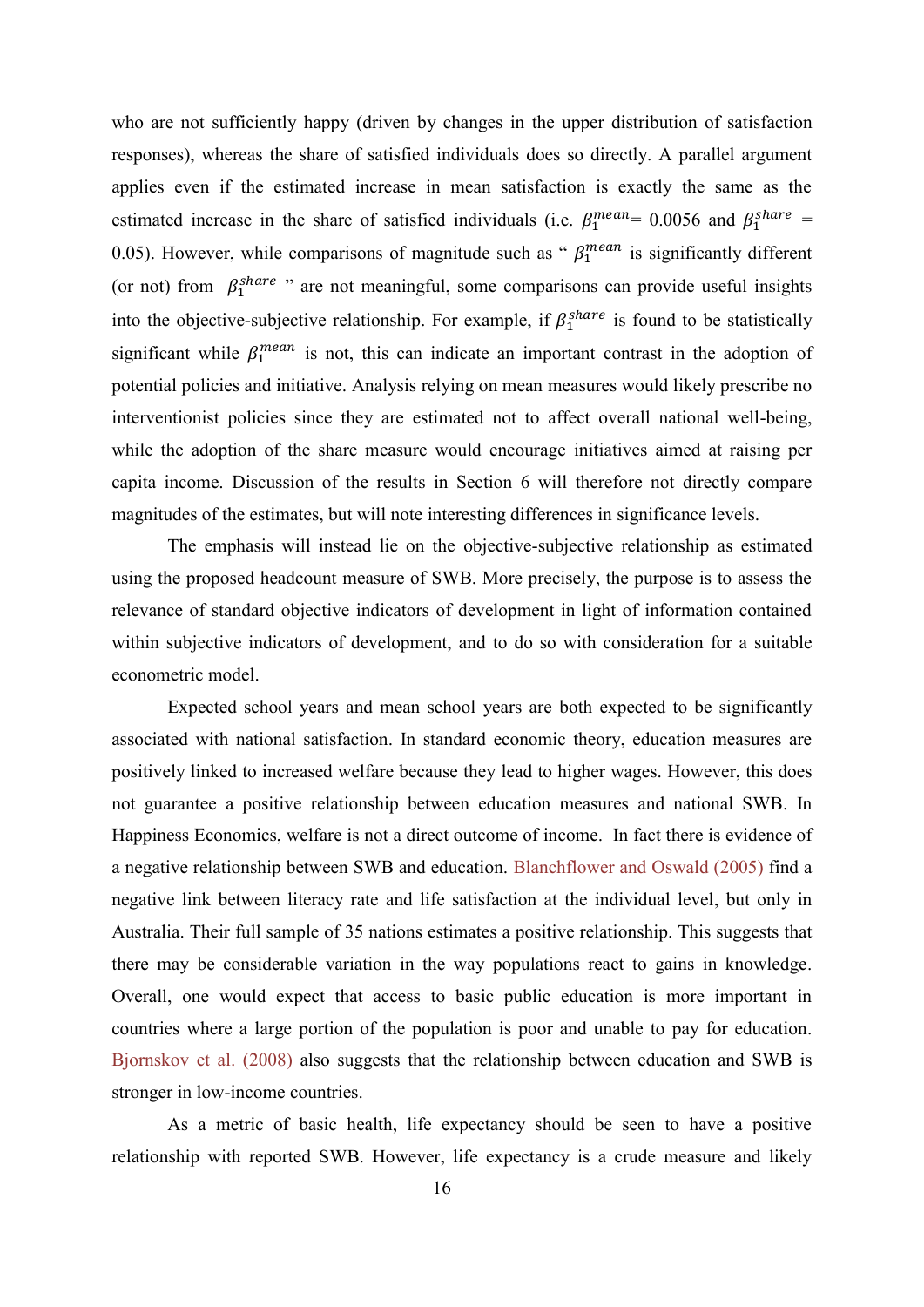captures many aspects of life outside basic health. If current SWB (i.e. at time of reporting) contains not only current and past SWB but also expected future SWB, then life expectancy may negatively affect reported SWB in circumstances when a long life is associated with low expected future SWB. This may cancel out the positive relationship between basic health and reported SWB. Previous evidence is contradictory – [Ovaska and Takashima \(2006\)](#page-30-4) find a positive relationship between life expectancy and life satisfaction, while [Deaton \(2008\)](#page-29-8) estimate a negative link.

## **6 Results**

1

Table 5 contains Beta-regression results in Panel 1. OLS results are provided in Panel 2 for completeness. Within Panel 1, models using the share of satisfied individuals as the dependent variable are denoted by '1' , and models using mean satisfaction are denoted by '2'. Letter 'a' identifies the basic specification that includes only the key measures of interest and a wave indicator, and letter 'b' identifies models with cultural controls. Reported values for the Beta-regressions are the marginal effects of regressors evaluated at the sample means of the regressors (i.e. marginal effects at means).

Comparing the fit of the different specifications using the Bayesian Information Criterion  $(BIC)^{12}$ , it is clear that Beta regressions are superior at explaining the variation in the proportion of satisfied individuals than the equivalent OLS specifications, but little difference in BIC values is observed for models using mean satisfaction. For ease of comparison with the Beta-regression models preferred for the share of satisfied individuals, mean satisfaction models are also estimated using a Beta-regression.

<sup>&</sup>lt;sup>12</sup> BIC is used because it allows for comparison across models with different dependent variables and different structural specifications, whereas  $R^2$  alternatives would allow only comparison of nested models. Following [Kass and Raftery \(1995\)](#page-30-19), differences in BIC values that are less than 2 points constitute "very little" evidence to support the use of the model with the lower BIC value, while differences between 2 and 6 points constitute "some positive" evidence, differences between 6 and 10 constitute "strong" evidence, and differences larger than 10 present "very strong" evidence.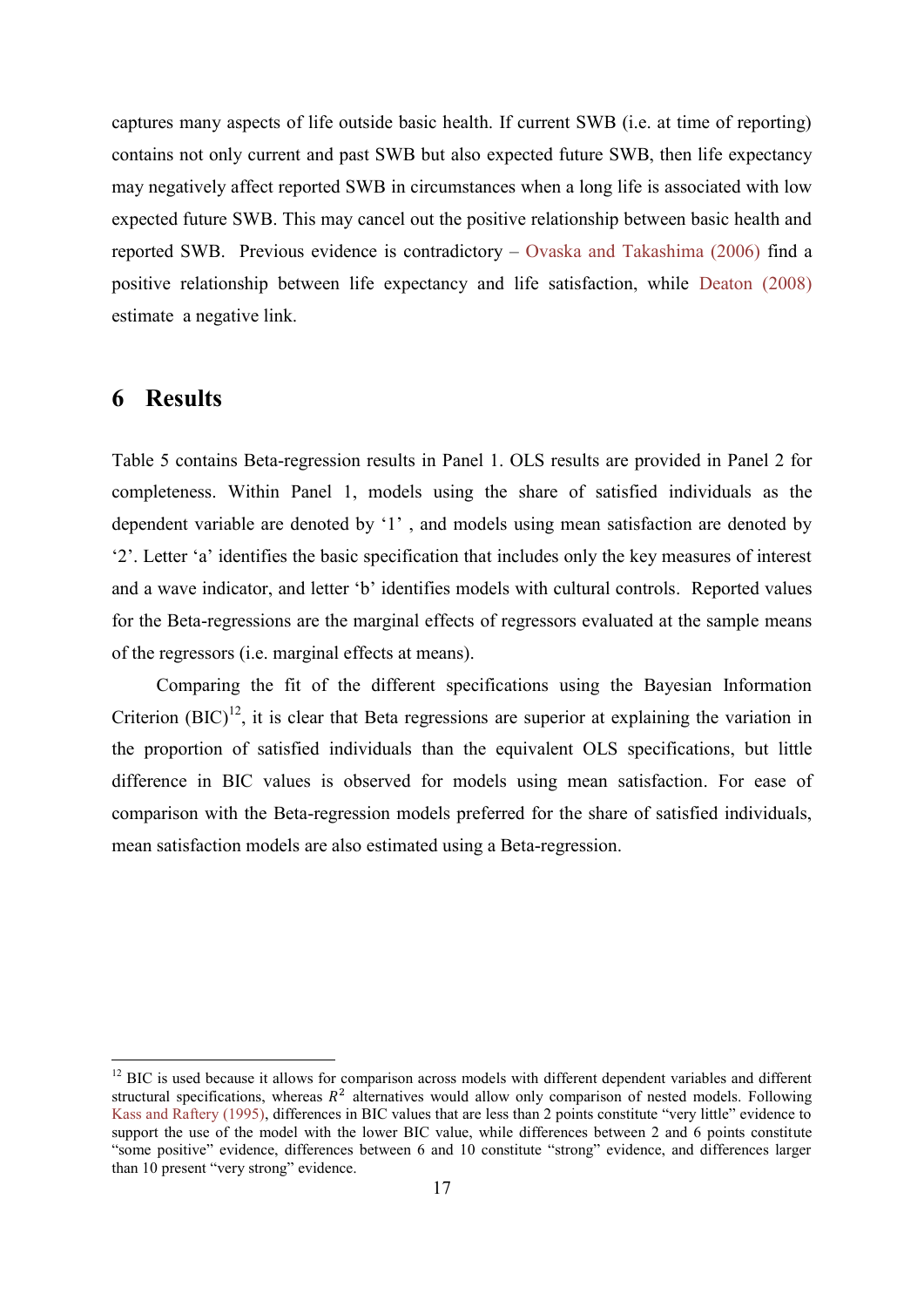|                                                                                      | Panel                     | 1: Beta-Regression (marginal effects at averages) |                                 |                             |                             | Panel 2: OLS (coefficients)    |                   |                                      |
|--------------------------------------------------------------------------------------|---------------------------|---------------------------------------------------|---------------------------------|-----------------------------|-----------------------------|--------------------------------|-------------------|--------------------------------------|
| dependent variable:                                                                  |                           | share of satisfied individuals                    | mean satisfaction               |                             |                             | share of satisfied individuals | mean satisfaction |                                      |
|                                                                                      | $\frac{1}{a}$             | $\overline{\text{d}}$                             | (2a)                            | (2b)                        | (3a)                        | (3b)                           | $\widehat{4a}$    | $\widehat{4}$                        |
| ln(GNI)                                                                              | $***$<br>0.06141          | 0.01712                                           | 0.06273                         | $\frac{*}{*}$<br>0.02219    | $**$<br>0.06921             | 0.03260                        | 0.06279           | **<br>0.02468                        |
|                                                                                      | (0.01625)                 | (0.01235)                                         | (0.01478)                       | (0.01125)                   | (0.01916)                   | (0.01669)                      | (0.01520)         | (0.01185)                            |
| life expectancy                                                                      | $\pmb{\times}$<br>0.00311 | 0.00373                                           | 0.00265                         | $\frac{*}{*}$<br>0.00324    | 0.00407                     | $\frac{*}{*}$<br>0.00449       | 0.00267           | $\stackrel{\times}{\ast}$<br>0.00323 |
|                                                                                      | (0.00171)                 | (0.00117)                                         | (0.00169)                       | (0.00128)                   | (0.00239)                   | (0.00200)                      | (0.00180)         | (0.00140)                            |
| average years in                                                                     | $*$<br>$*$<br>$-0.02365$  | X<br>-0.00948                                     | $-0.02005$ ***                  | $-0.00434$                  | $-0.02490$ ***              | $-0.01302$ **                  | ***<br>-0.01941   | $-0.00506$                           |
| school                                                                               | (0.00543)                 | (0.00532)                                         | (0.00473)                       | (0.00468)                   | (0.00593)                   | (0.00570)                      | (0.00475)         | (0.00460)                            |
| expected years in                                                                    | ***<br>0.01438            | 0.00848                                           | $***$<br>0.01303                | 0.00704                     | $\overset{*}{*}$<br>0.01340 | 0.00761                        | $***$<br>0.01249  | 0.00672                              |
| school                                                                               | (0.00465)                 | (0.00555)                                         | (0.00439)                       | (0.00466)                   | (0.00520)                   | (0.00535)                      | (0.00437)         | (0.00442)                            |
| wave dunnny                                                                          | $\frac{*}{*}$<br>0.02842  | $0.03420$ ***                                     | $\stackrel{*}{\ast}$<br>0.02512 | ****<br>0.02683             | $***$<br>0.03634            | 0.03696 ***                    | $*$<br>0.02547    | ****<br>0.02511                      |
|                                                                                      | (0.01212)                 | (0.01067)                                         | (0.01077)                       | (0.00921)                   | (0.01212)                   | (0.01117)                      | (0.01064)         | (0.00917)                            |
| index of traditional/                                                                |                           | $-0.00847$                                        | $\overline{\phantom{a}}$        | $\frac{*}{*}$<br>$-0.02231$ | $\overline{1}$              | $-0.01220$                     | $\overline{1}$    | $-0.02184$ **                        |
| secular-rational values                                                              | ı                         | (0.00944)                                         | I                               | (0.00924)                   | I                           | (0.00948)                      | T                 | (0.00887)                            |
| index of survival/                                                                   |                           | ***<br>0.06827                                    | I                               | ***<br>0.05799              |                             | ***<br>0.05225                 |                   | ***<br>0.05335                       |
| self-expression values                                                               |                           | (0.0860)                                          | I                               | (0.00702)                   | $\overline{1}$              | (0.00889)                      | T                 | (0.00676)                            |
| ВC                                                                                   | 5<br>-322.                | $-385.9$                                          | $-305.6$                        | $-367.8$                    | $-274.3$                    | $-306.2$                       | $-305.3$          | $-362.6$                             |
| Adjusted R <sup>2</sup>                                                              |                           |                                                   |                                 |                             | 0.571                       | 0.676                          | 0.494             | 0.723                                |
| Observations                                                                         |                           | $\overline{4}$                                    | $\overline{14}$                 | $\overline{4}$              | $\overline{4}$              | $\Xi$                          | $\overline{4}$    | $\overline{4}$                       |
| *** $p<0.01$ , ** $p<0.05$ , * $p<0.1$ , panel-robust standard errors in parentheses |                           |                                                   |                                 |                             |                             |                                |                   |                                      |
| Source: WVS (2009), EVS (2011), UNDP (2013), Inglehart and Welzel (2010)             |                           |                                                   |                                 |                             |                             |                                |                   |                                      |

**Table 4. Regression Results Table 4. Regression Results**

 $\overline{\phantom{0}}$ 

Mean satisfaction is transformed to fit on (0, 1).

All regressions include a constant term (not shown here). Satisfaction measures calculated using sampling weights.

All regressions include a constant term (not shown here). Satisfaction measures calculated using sampling weights.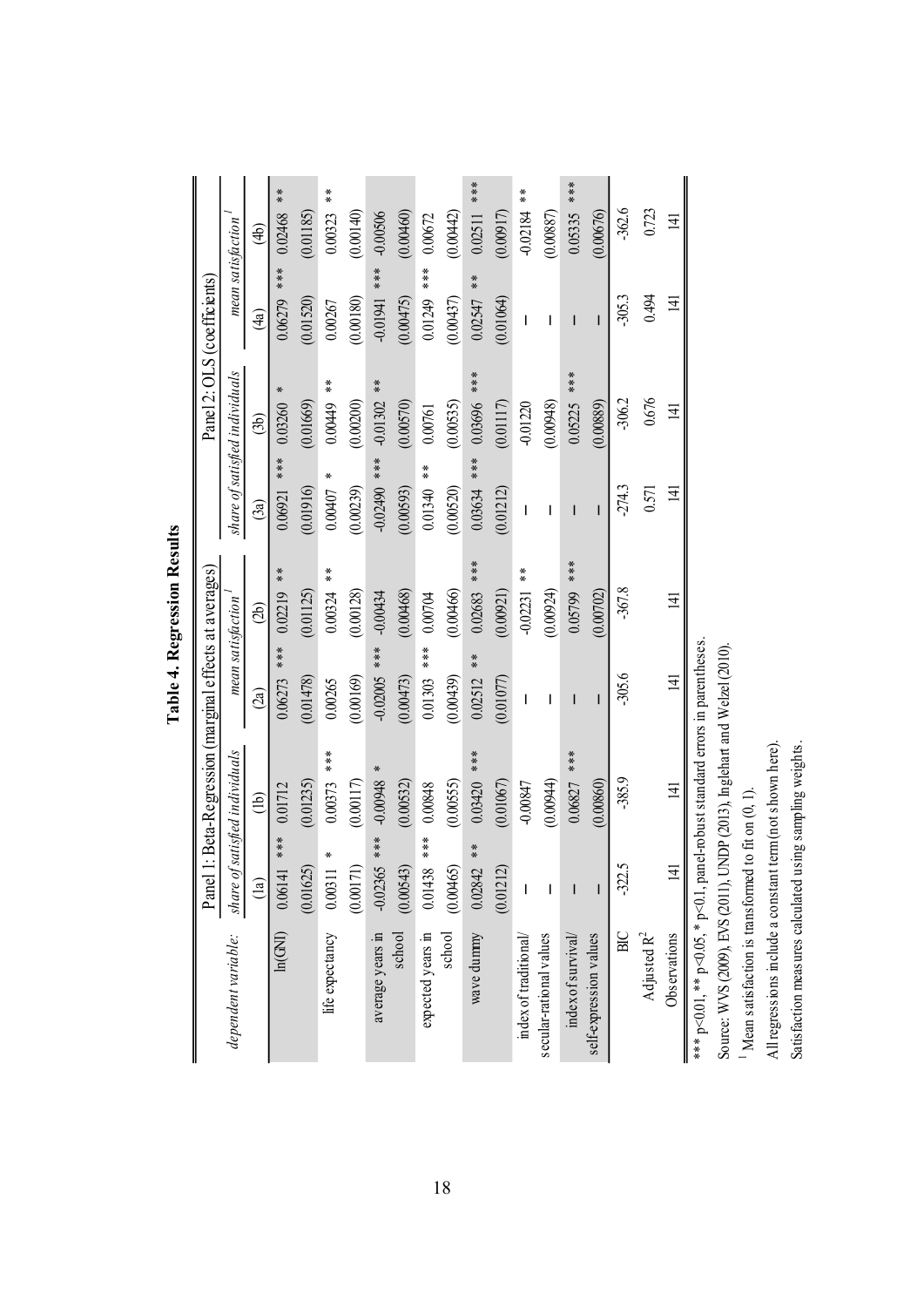Overall, mean satisfaction models have lower BIC values than models using the share of satisfied individuals, which suggests that the proposed headcount measure performs better in explaining the complicated relationships between subjective and objective measure of well-being. This is a noteworthy finding in the context of the current study. The improved model fit is a promising indication that the share of satisfied individuals is more suitable for understanding the observed link between national SWB and objective indicators of development than the mean measure.

The basic model (column (1a)) shows strong associations between the share of satisfied individuals and all objective measures of development. The marginal effects of per capita GNI, average school years, and expected school years are all significant at the 1% level, while life expectancy is significant at the 10% level. The marginal effects remain similarly significant when mean satisfaction is used (model  $(2a)$ ), with the exception of life expectancy, which become non-significant at standard levels.

Including the Inglehart and Welzel indices (models (1b) and (2b)) changes the results substantially when considering either the share of satisfied individuals or mean satisfaction. The index of survival vs. self-expression values is particularly strongly associated with both dependent variables (significant at the 1% level). This relationship is positive so countries that value self-expression over survival have a higher level of national SWB regardless of which aggregate measure of satisfaction is used. The index of traditional vs. secular-rational values has no significant relationship with the share of satisfied individuals but is significantly and negatively related to mean satisfaction. Furthermore, the inclusion of cultural controls improves BIC values substantially. Models (1b) and (2b) are the preferred specifications and further discussion will focus on these specifications.

Notably, the share of satisfied individuals tells a unique story about the objectivesubjective relationship that is critically different from analysis that uses mean satisfaction – as can be revealed by considering the findings regarding income, life expectancy, education measures, and the time-trend, individually.

#### *Income*

The prominent role of income-based measures of development, both within and without economic studies, makes GNI a particularly important key measure of well-being. The effect of income is commonly found to be large and positive in cross-country analysis. And indeed, the relationship between income and mean satisfaction is positive and statistically significant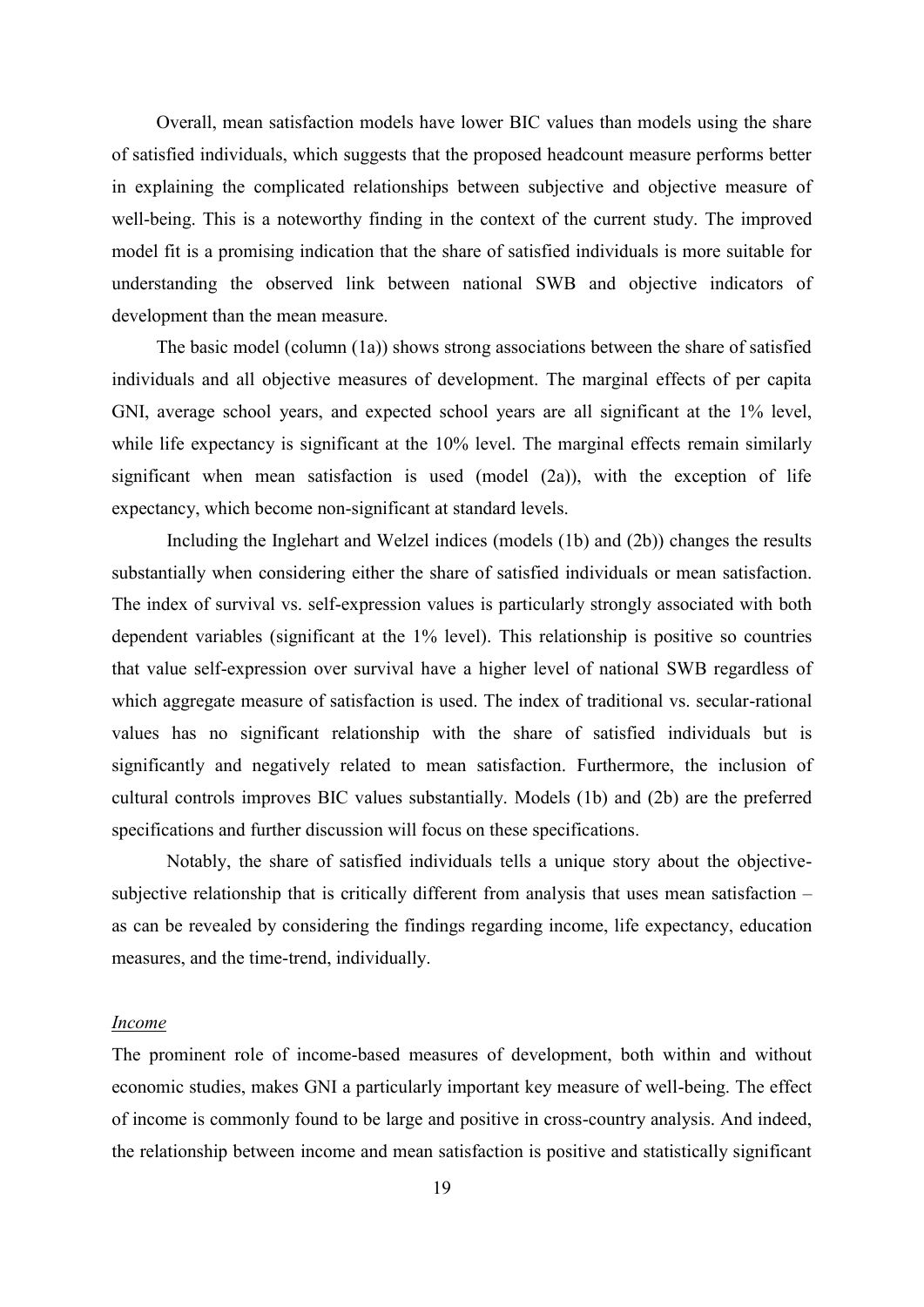(column 2b). So perhaps the most surprising finding of this study is the non-significant relationship between income and the share of satisfied individuals in the preferred specification (column 1b). This result offers valuable insights that are not obvious in previous findings that focus only on mean satisfaction. The income-satisfaction relationship can be judged to be very different when national satisfaction is constructed to directly reflect the perceptions of the unsatisfied. For instance, these finding suggest evidence against the existence of trickle-down benefits – if trickle-down effects are strong then we would expect to see the same strong relationship between income and the share of satisfied individuals as we observe between income and mean satisfaction, but we do not, implying that trickle-down effects are weaker than one might conclude from using only mean measures of SWB.

It is important to note that per capita GNI has been transformed by taking its natural log. The results are therefore not directly interpretable in terms of the level of income. Instead, the coefficient shows the effect of a one-percent increase in per capita GNI. For example, an increase of \$1,000 from the sample mean per capita GNI of \$16,454 corresponds to a very small increase of approximately 0.1% in the share of satisfied individuals. Aside from this effect not being statistically significant, it is also much below the marginal effect of a one year increase in life expectancy from the mean of 73 years, which is associated with a significant increase of 0.37% in the share of satisfied individuals.

A closer look at the marginal effects of income provides additional insights regarding the much discussed income satiation point theory. It has been proposed that there exists a threshold level of income such that additional income increases well-being below this level, but no relationship between income and well-being exists above this point. This threshold may be relatively low, representing the amount of money required to secure a 'decent' standard of living. [Frey and Stutzer \(2002\)](#page-29-20) find evidence that a threshold level exists at \$10,000, while [Layard \(2003\)](#page-30-20) places it at \$15,000, though he more recently proposes \$20,000 [\(Layard, 2011\)](#page-30-21).

It is possible to explore the non-linearity of the Beta-regression in order to investigate such claims. Although the marginal effect of income on the share of satisfied individuals is non-significant, tracing the marginal effects path is nonetheless a worthwhile exercise for understanding the underlying patterns. Figure 5 shows the path of average marginal effects of ln(GNI) on the share of satisfied individuals calculated using model (1b) in each wave separately. There is no indication of a satiation point, but the average marginal effect of income does decrease as income increases with no sign of levelling off. It is also interesting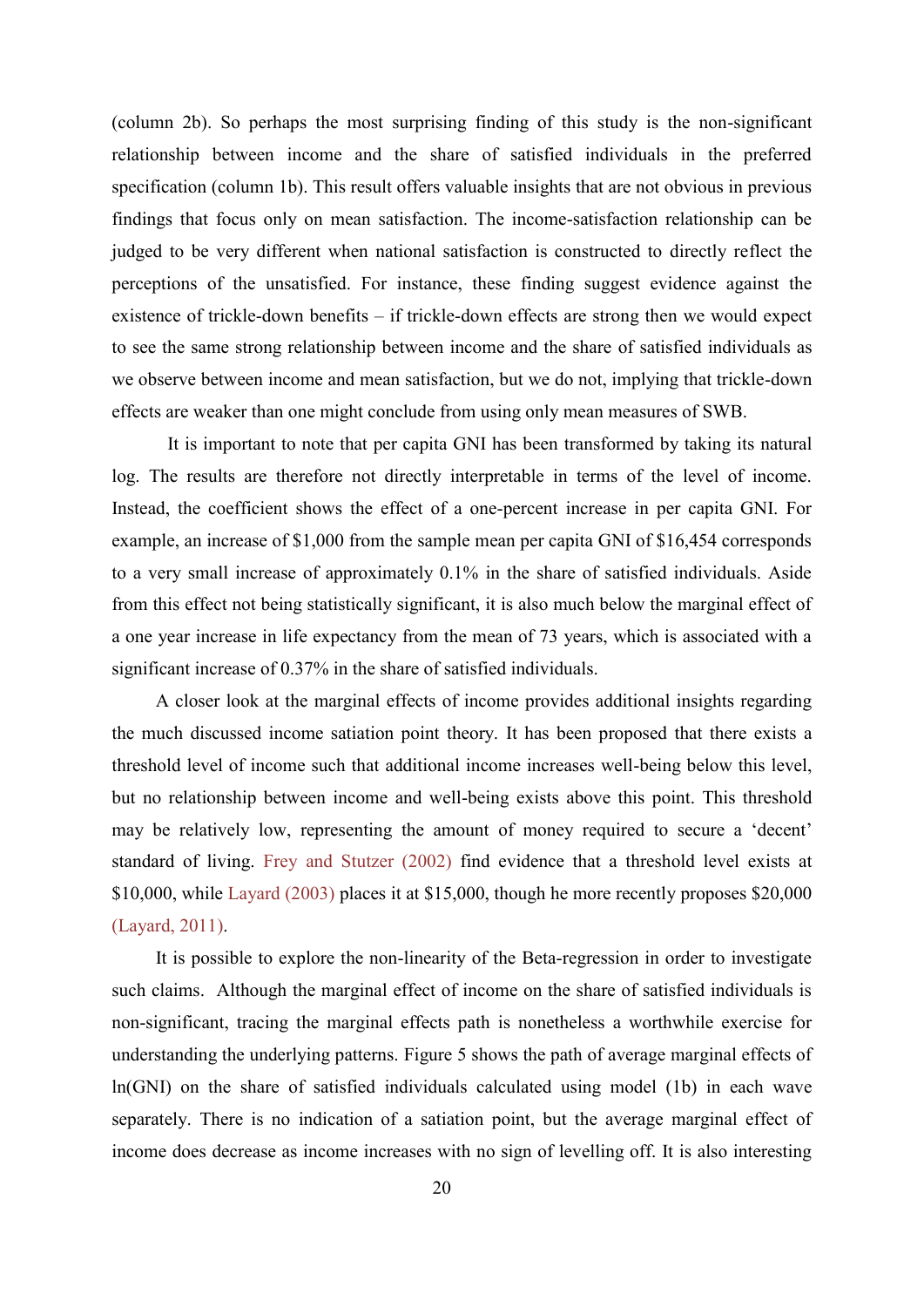to note that the average marginal effect of income on the share of satisfied individuals is consistently lower in the second wave (2005-2010) compared to the first (1999-2004), suggesting that income is becoming a less important over time.



**Figure 5. Average marginal effects on the share of satisfied individuals in model (1b)**

The marginal effect of income also diminishes as income increases when mean satisfaction is used as the national measure of aggregate SWB (Figure 6). However, the decline is much less pronounced than that observed on the share of satisfied individuals (in both waves), indicating that the association of SWB and income is more sensitive to income levels than mean measures might suggest. As well, the path of the marginal effect on the share of satisfied individuals is consistently below that on mean satisfaction in both waves. Overall, mean measures tend to exaggerate the marginal effect of income on national satisfaction, especially for high income countries and to a lesser extent for low income countries.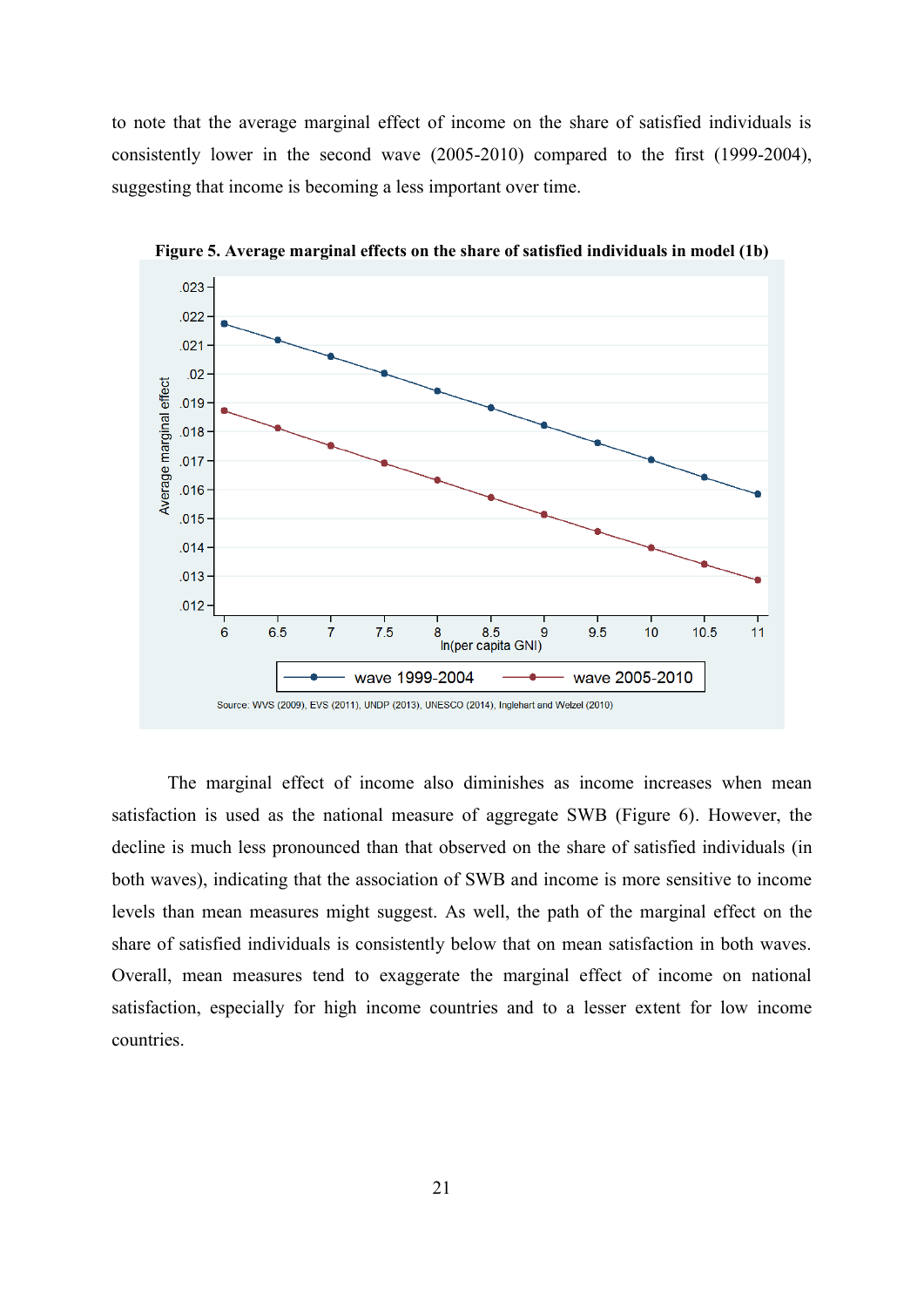

**Figure 6. Average marginal effects on mean satisfaction in model (1b)**

### *Life Expectancy and Education Measures*

Life expectancy is found to be positively associated with the share of satisfied individuals (which is significant at the 1% level) in Table 5. However, this is a relatively small effect with one additional year of life leading to a 0.37% increase in the share of satisfied individuals at the mean of the regressors (column (1b)). The magnitude of the effect is perhaps not surprising given that life expectancy is not a very good measure of health status. While the promise of a long life can improve satisfaction, the prospect of an old age full of hardship and health problems can dampen the positive effect. Life expectancy is also significantly positively associated with mean satisfaction (column (2b)).

Expected years in school has no significant effect either on the share of satisfied individuals, or mean satisfaction (columns (1b) and (2b)), but reducing average years in school by one year increases the share of satisfied individuals by approximately 0.95%. This is more than double the positive effect of life expectancy, but still relatively small considering that one year of schooling is a substantial increase in education when world mean is approximately 8.7 years and the highest level is 13 years of schooling. On the other hand, average years in schooling is not significantly associated with mean satisfaction, suggesting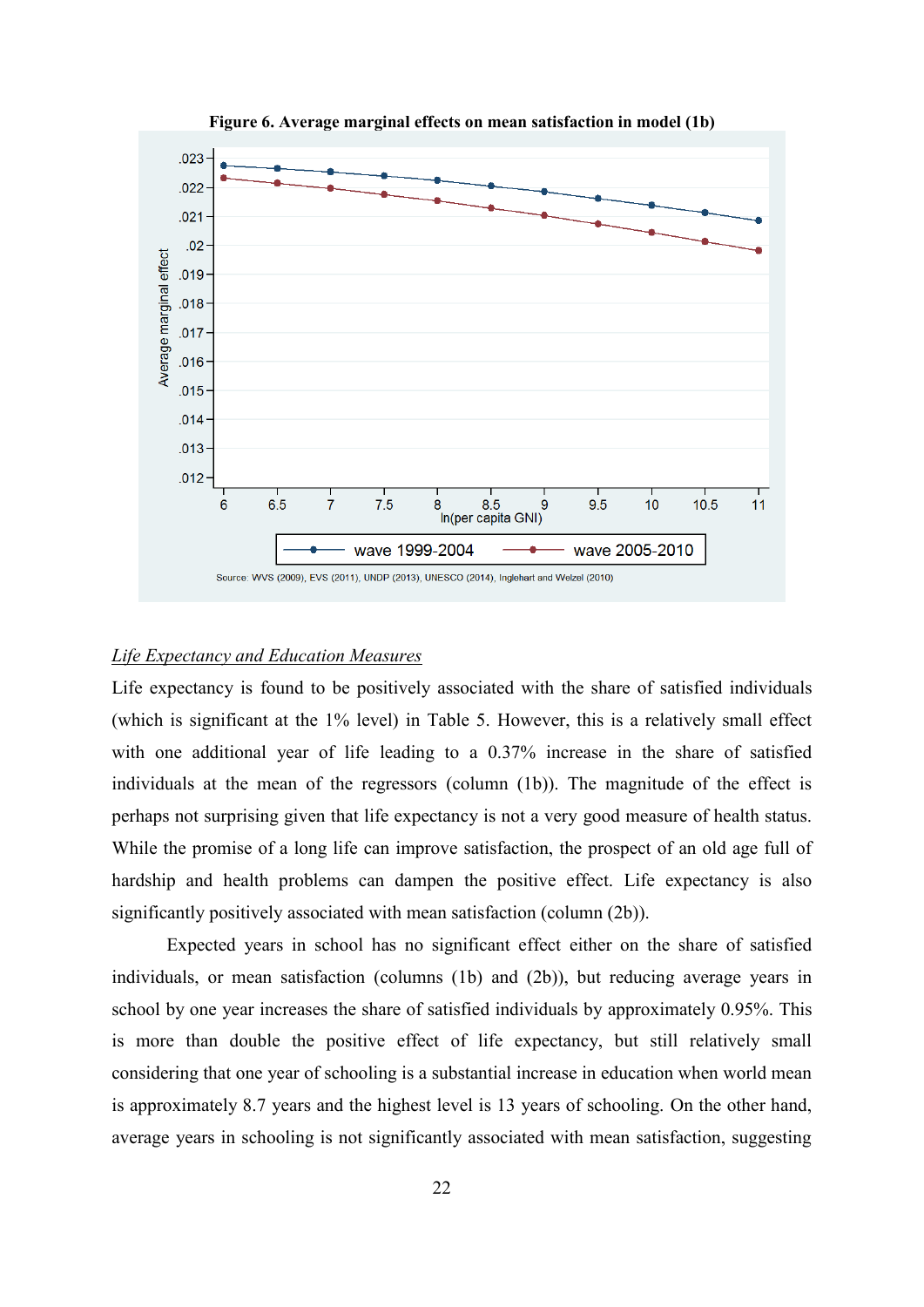that the relationship between education and SWB is relevant only at some crucial level of development (around the cut-off point), and much less so for very low or very high levels of development. In particular, the negative sign suggests that education may be detrimental when a certain level of development is achieved.

The negative relationship between mean years in school and the proportion of satisfied individuals raises questions about the role of education within a subjective wellbeing framework. It implies that adopting an account of progress based on SWB leads to policy conclusions that do not support investing in education. Objective accounts of wellbeing, on the other hand, tend to support improvements in access to education based on its positive influence on income, unemployment, health, etc. This discrepancy can be particularly detrimental for efforts to integrate SWB into accounts of well-being because it supports an unpopular development agenda that discourages education. However, there may be a more practical answer to this puzzle. These findings are consistent with rising expectations. A population that expects to achieve a high level of education is more likely to have increased expectations if people believe that better education will bring better opportunities. If opportunities are subsequently not available to fulfill these expectations, individuals are likely to feel less satisfied once they have achieved the higher level of education. This hypothesis resonates particularly well with the current economic conditions. A large portion of the educated youth of the more developed nations is underemployed and unhappy with their available employment prospects.

Including macro-level indicators as proxy measures for available opportunities supports the presence of an increased expectations effect. Table 6 shows Beta-regression results with added unemployment and inflation measures for both dependent measures<sup>13</sup>. The marginal effect of average years in school on the share of satisfied individuals is no longer significant, while unemployment and inflation are both significant and negatively associated with the share of satisfied individuals. These findings suggest that any potential benefits to education are closely linked to the availability of adequate post-education opportunities. However, unemployment and inflation are non-significant when using mean satisfaction as the dependent variable, indicating that mean measures of SWB overlook the importance of available opportunities.

1

<sup>13</sup> Both measures are obtained from the online World Bank Indicators database [\(WDI, 2014\)](#page-30-22) and defined as : unemployed percentage of total labour force (national estimate), and GDP deflator (annual percentage).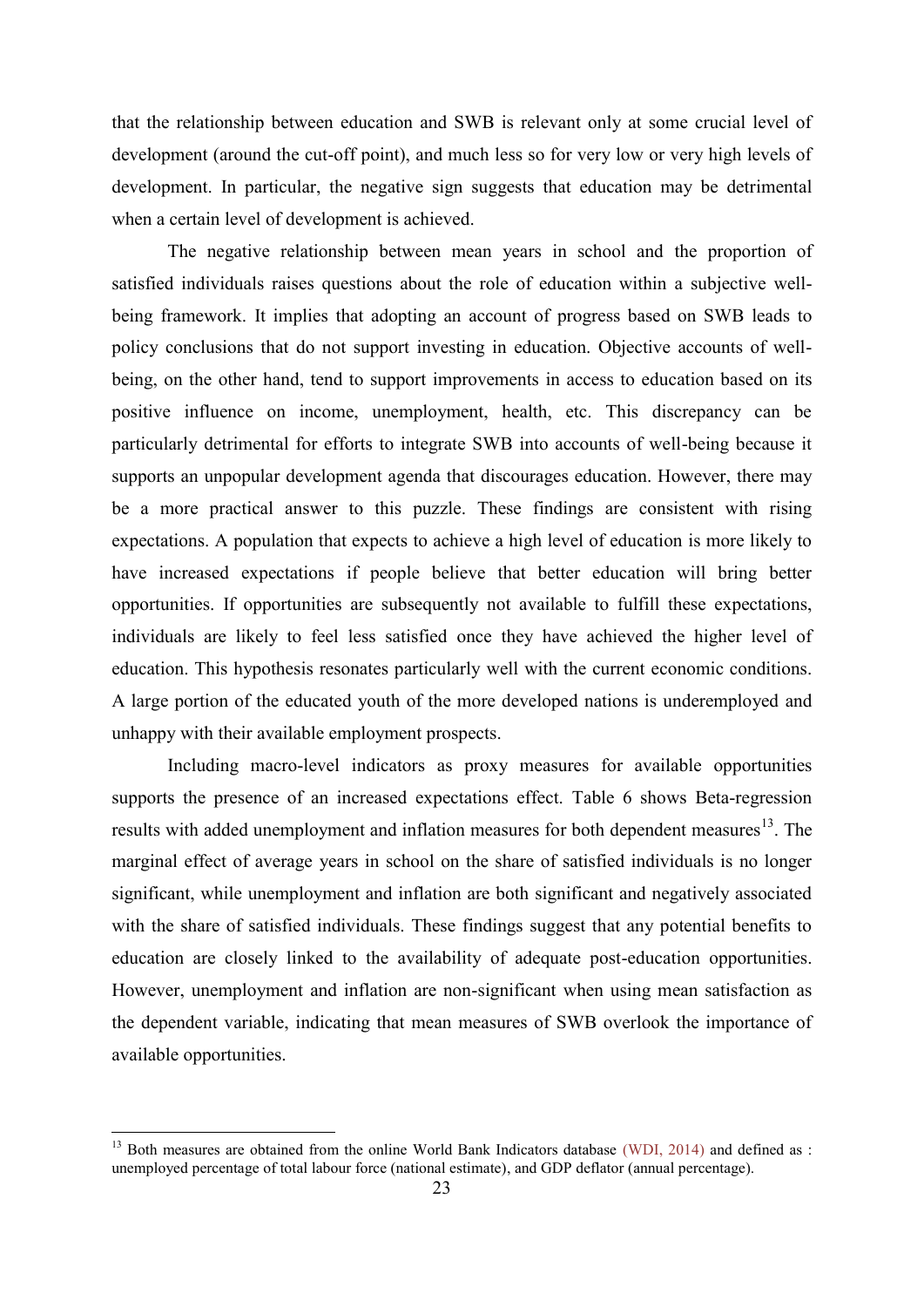| dependent variable:                          | share of satisfied<br>individuals |       | mean<br>satisfaction <sup>1</sup> |        |
|----------------------------------------------|-----------------------------------|-------|-----------------------------------|--------|
|                                              | (1)                               |       | (2)                               |        |
| ln(GNI)                                      | 0.01564                           |       | 0.02186                           | $\ast$ |
|                                              | (0.01193)                         |       | (0.01117)                         |        |
| life expectancy                              | 0.00332                           | ***   | 0.00307                           | **     |
|                                              | (0.00126)                         |       | (0.00133)                         |        |
| average years in school                      | $-0.00886$                        |       | $-0.00415$                        |        |
|                                              | (0.00564)                         |       | (0.00489)                         |        |
| expected years in school                     | 0.00972                           |       | 0.00668                           |        |
|                                              | (0.00606)                         |       | (0.00489)                         |        |
| wave dummy                                   | 0.03419                           | ***   | 0.02852                           | ***    |
|                                              | (0.01048)                         |       | (0.00943)                         |        |
| index of traditional/secular-rational values | $-0.01150$                        |       | $-0.02242$                        | **     |
|                                              | (0.00922)                         |       | (0.00932)                         |        |
| index of survival/<br>self-expression values | 0.06156                           | ***   | 0.05783                           | ***    |
|                                              | (0.00959)                         |       | (0.00767)                         |        |
| unemployment                                 | $-0.00153$                        | *     | $-0.00033$                        |        |
|                                              | (0.00082)                         |       | (0.00096)                         |        |
| inflation                                    | $-0.00142$                        | $* *$ | $-0.00041$                        |        |
|                                              | (0.00056)                         |       | (0.00070)                         |        |
| <b>BIC</b>                                   | $-373.4$                          |       | $-351.1$                          |        |
| Observations                                 | 138                               |       | 138                               |        |

**Table 5. Beta-regression results (extended model)**

\*\*\* p<0.01, \*\* p<0.05, \* p<0.1, panel-robust standard errors in parentheses.

Source: WVS (2009), EVS (2011), UNDP (2013), Inglehart and Welzel (2010), WDI (2014)

<sup>1</sup> Mean satisfaction is transformed to fit on  $(0, 1)$ .

All regressions include a constant term (not shown here).

Satisfaction measures calculated using sampling weights.

#### *Time-trend*

It is interesting to note that the time trend dummy is strongly significant and relatively large in magnitude across all specifications. It is associated with a 3.4% increase in the share of satisfied individuals in the preferred specification (1b) and a 2.7% increase in mean satisfaction in specification (2b). The persistent positive time trend indicates that reported SWB is improving over time. This presents a somewhat optimistic outlook for the future of social progress. People seem to value their lives more, not just on average, but also there is a substantial upward shift in the lower end of the satisfaction distribution. While this does not help explain the process of improvement, it does suggest that we are moving toward a more developed world which is more valuable to individuals.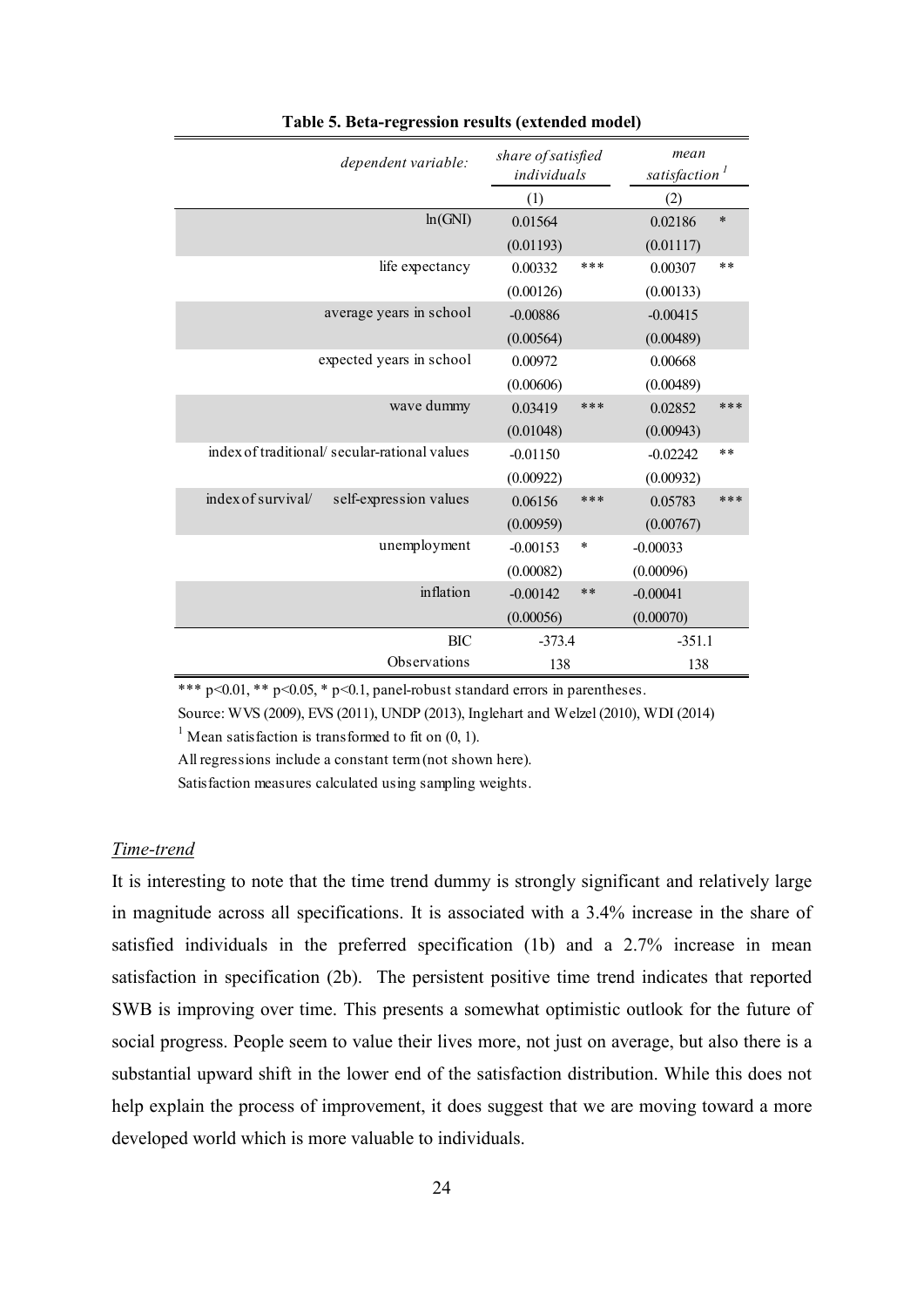However, the wave coefficient may be biased due to the unbalanced structure of that data. If countries appearing only in the second wave are on average happier than countries appearing only in the first wave (all other regressors being held constant),  $\beta_3$  will be biased upward. Both mean satisfaction and the share of satisfied individuals are on average higher for countries appearing only in the second wave, but so is average GNI, life expectancy, and all measures of education. It is difficult to assess the effect on  $\beta_3$  by comparing means of the measures of interest.

Excluding the time-trend does not significantly change the point-estimates of the key measures of interest, which suggests that the positive relationship between income and national satisfaction is not driving this time-trend. As a further robustness check, regressions were repeated only for the subsample of countries that appear in both waves. The results support those obtained using the full sample (see Table A3 in the Appendix) – the time-trend remains very strongly significant and large for all equivalent specifications. The unbalanced structure of the panel does not appear to drive the strong positive time-trend.

## **7 Robustness Checks**

#### *Unbalanced Panel Issues*

Unbalanced panels are common and can provide accurate estimates if the missing information is randomly distributed across the sample of relevant units. However, results can be skewed if missing observations are disproportionately associated with units that have distinctly different characteristics compared to the rest of the sample. Two common sources of unbalanced panels are attrition in respondents for surveys that follow the same individuals over a period of time, and shifting samples in rotating panel surveys. In this case, the missing information is not due to attrition (as macro-level panels do not rely on the retention of the same individuals, attrition is not generally applicable), and there is no clear intention from the part of the WVS and EVS for a systematic rotating panel design.

Although the time trend appears to be robust to the inclusion of the single-wave countries, missing observations can potentially bias the estimates of the key measures of interest. It is therefore important to further examine the characteristics of these 39 singlewave countries and how they behave relative to the rest of the sample. In general, the 12 countries appearing only in the first wave (call these group A) have on average lower values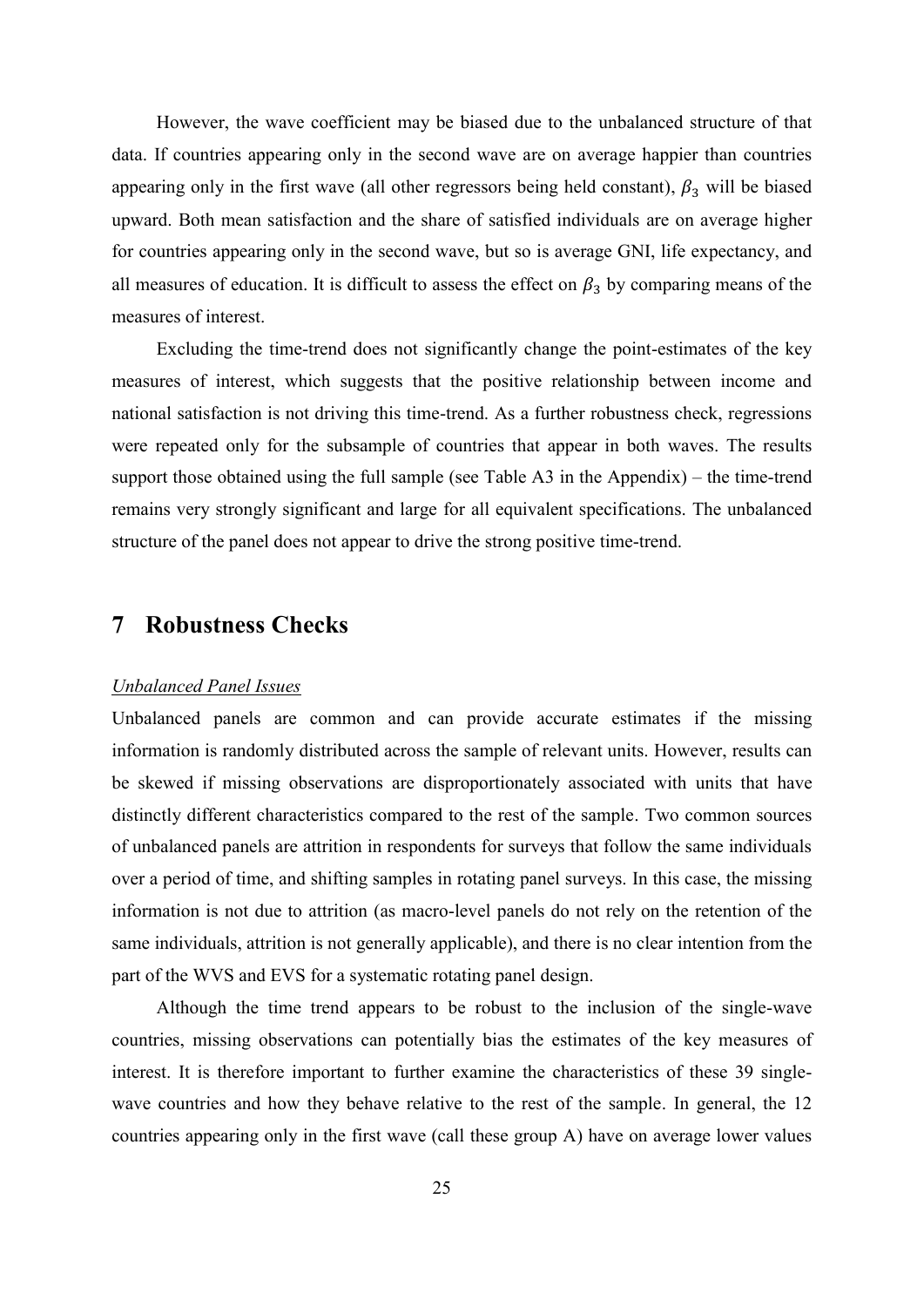of GNI, life expectancy, and education measures compared to the first wave observations of countries that appear in both waves (at 5% statistical significance). The same is observed for the 27 countries that appear only in the second wave (call these group B) when compared to the second wave observations of countries that appear in both waves. However, these differences are not necessarily problematic in this case because the countries are both lost and added to the sample<sup>14</sup>. As long as each separate wave contains a representative sample of countries, the random addition or loss of a group of countries should not skew the regression results. In other words, if group A is not significantly different from group B, the unbalanced structure of the dataset should not invalidate the results in Section 6.

T-tests reveal that all measures of interest are on average not significantly different between group A and B (at standard confidence levels), except for expected years of schooling (which is significant at the 10% level). This indicates that the addition and loss of countries across waves does not appear to change the sample properties (i.e. seemingly similar countries are lost and gained). However, countries in the two subsamples may still exhibit very different relationships between regressors and the satisfaction measures, which is enough to introduce bias in the estimates. Comparing the results of the full sample with those of the restricted subsample of countries that appear in both waves, as previously used to check the validity of the time-trend, is not particularly useful in this context. There is no doubt that groups A and B are different from countries that are surveyed in both waves, but this does not imply a skewed sample since the loss of group A can be offset by the addition of group B. The question is whether the addition of B is more or less equivalent to the loss of A. One way to test for this is to run separate regressions for each group and compare the resulting coefficients. While possible, the small sample sizes make it difficult to obtain consistent estimates. The future availability of additional waves will help settle this issue.

#### *Data Comparability within Second Wave*

1

There may be some concern about the general data comparability across the period covered by the second wave, as some countries are surveyed prior to 2008 by WVS, while others were surveyed after the onset of the recession by EVS. If SWB is affected by the recession, aggregate measures of SWB in countries surveyed before 2008 may not be comparable with measures for countries surveyed after.

<sup>&</sup>lt;sup>14</sup> In a standard individual-level survey where attrition over time is the sole source of incomplete information, these differences would cause relatively more concern over the validity of results.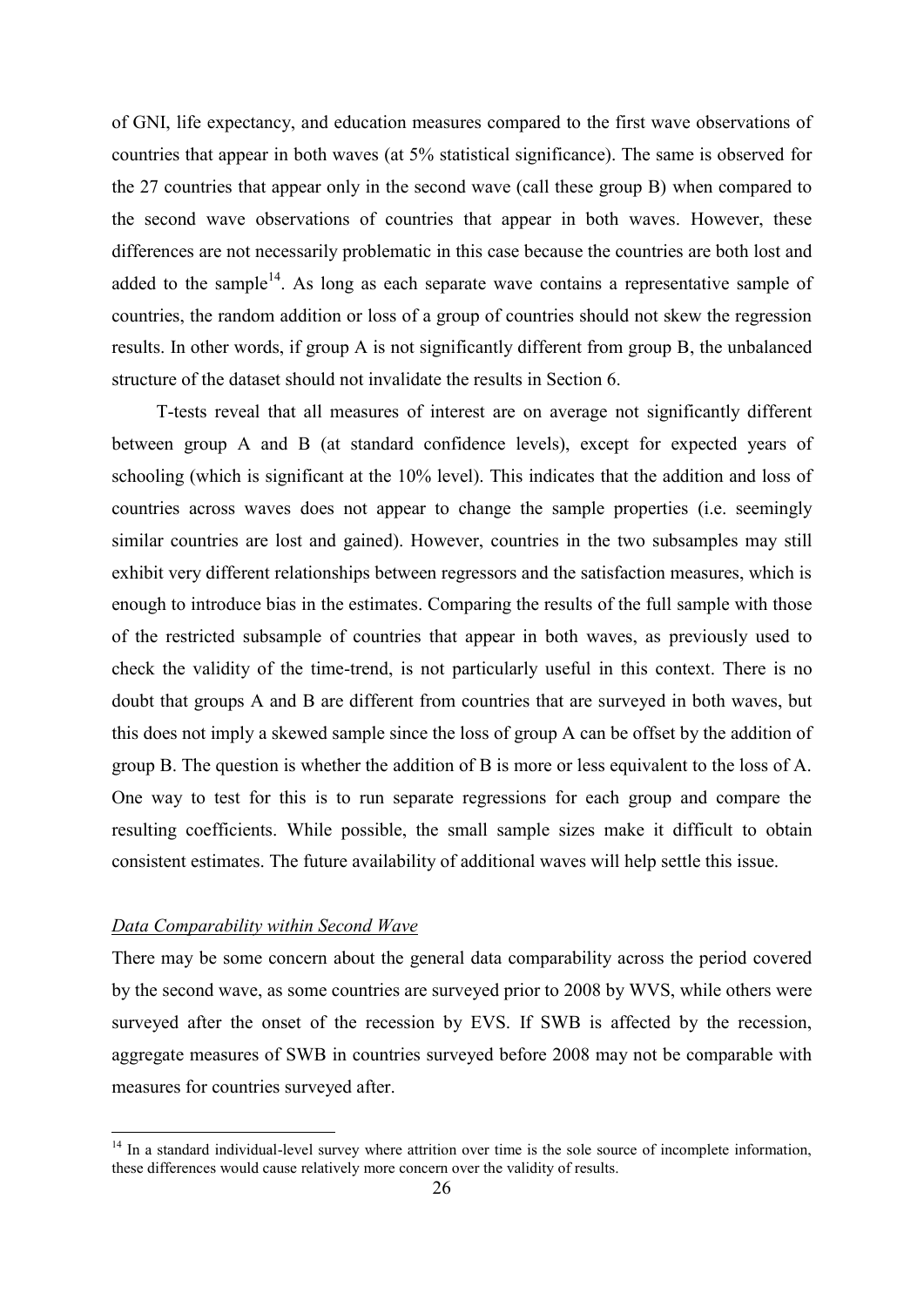It is possible to explore the implications of this split sample using a subset of 20 countries surveyed by both initiatives in wave 2 using simple two-sample t-tests for the difference in the level of aggregate satisfaction between samples collected between 2005- 2010 and those collected between 2008-2010. The results in Table 7 reveal that the share of satisfied individuals is significantly different between the EVS and WVS samples for 15 of the 20 nations, and mean satisfaction is significantly different for 13 nations, with both positive and negative differences. However, it is difficult to interpret these results as indicative of a recession effect because the changes observed by the t-tests may be caused by corresponding changes in other factors that are unaccounted for.

|                    |          | difference in mean<br>satisfaction |     |          | difference in share of<br>satisfied individuals |        |
|--------------------|----------|------------------------------------|-----|----------|-------------------------------------------------|--------|
| Bulgaria           | 0.611    | (0.104)                            | *** | 0.073    | (0.020)                                         | ***    |
| Cyprus             | $-0.008$ | (0.097)                            |     | $-0.017$ | (0.013)                                         |        |
| Finland            | $-0.115$ | (0.080)                            |     | $-0.008$ | (0.011)                                         |        |
| France             | 0.172    | (0.082)                            | **  | $-0.011$ | (0.013)                                         |        |
| Georgia            | 0.528    | (0.088)                            | *** | 0.098    | (0.016)                                         | ***    |
| Germany            | $-0.028$ | (0.069)                            |     | $-0.026$ | (0.011)                                         | $***$  |
| Great Britain      | $-0.101$ | (0.074)                            |     | $-0.060$ | (0.010)                                         | ***    |
| Italy              | 0.256    | (0.080)                            | *** | $-0.034$ | (0.012)                                         | ***    |
| Moldova            | 1.138    | (0.097)                            | *** | 0.135    | (0.018)                                         | ***    |
| Metherlands        | 0.257    | (0.054)                            | *** | 0.003    | (0.005)                                         |        |
| Norway             | 0.149    | (0.074)                            | **  | $-0.015$ | (0.008)                                         | $\ast$ |
| Poland             | 0.187    | (0.087)                            | **  | $-0.008$ | (0.013)                                         |        |
| Romania            | 1.028    | (0.090)                            | *** | 0.105    | (0.015)                                         | ***    |
| Russian Federation | 0.429    | (0.088)                            | *** | 0.036    | (0.015)                                         | $* *$  |
| Slovenia           | 0.301    | (0.083)                            | *** | $-0.019$ | (0.010)                                         | $\ast$ |
| Spain              | $-0.005$ | (0.064)                            |     | $-0.036$ | (0.009)                                         | ***    |
| Sweden             | $-0.112$ | (0.084)                            |     | $-0.055$ | (0.012)                                         | ***    |
| Switzerland        | 0.002    | (0.071)                            |     | $-0.031$ | (0.009)                                         | ***    |
| Turkey             | $-0.958$ | (0.087)                            | *** | $-0.137$ | (0.013)                                         | ***    |
| Ukraine            | 0.410    | (0.111)                            | *** | 0.070    | (0.021)                                         | ***    |

**Table 6. T-tests for differences in aggregate SWB between EVS and WVS samples for countries surveyed under both initiatives in wave 2†**

† t-test conducted using sample weights (a positive point estimate indicates an increase in aggregate SWB from 2005-2007 (the WVS sample) to 2008-2010 (the EVS sample)

standard errors in parantheses

Source: WVS (2009), EVS (2011)

\*\*\* p<0.01, \*\* p<0.05, \*p<0.1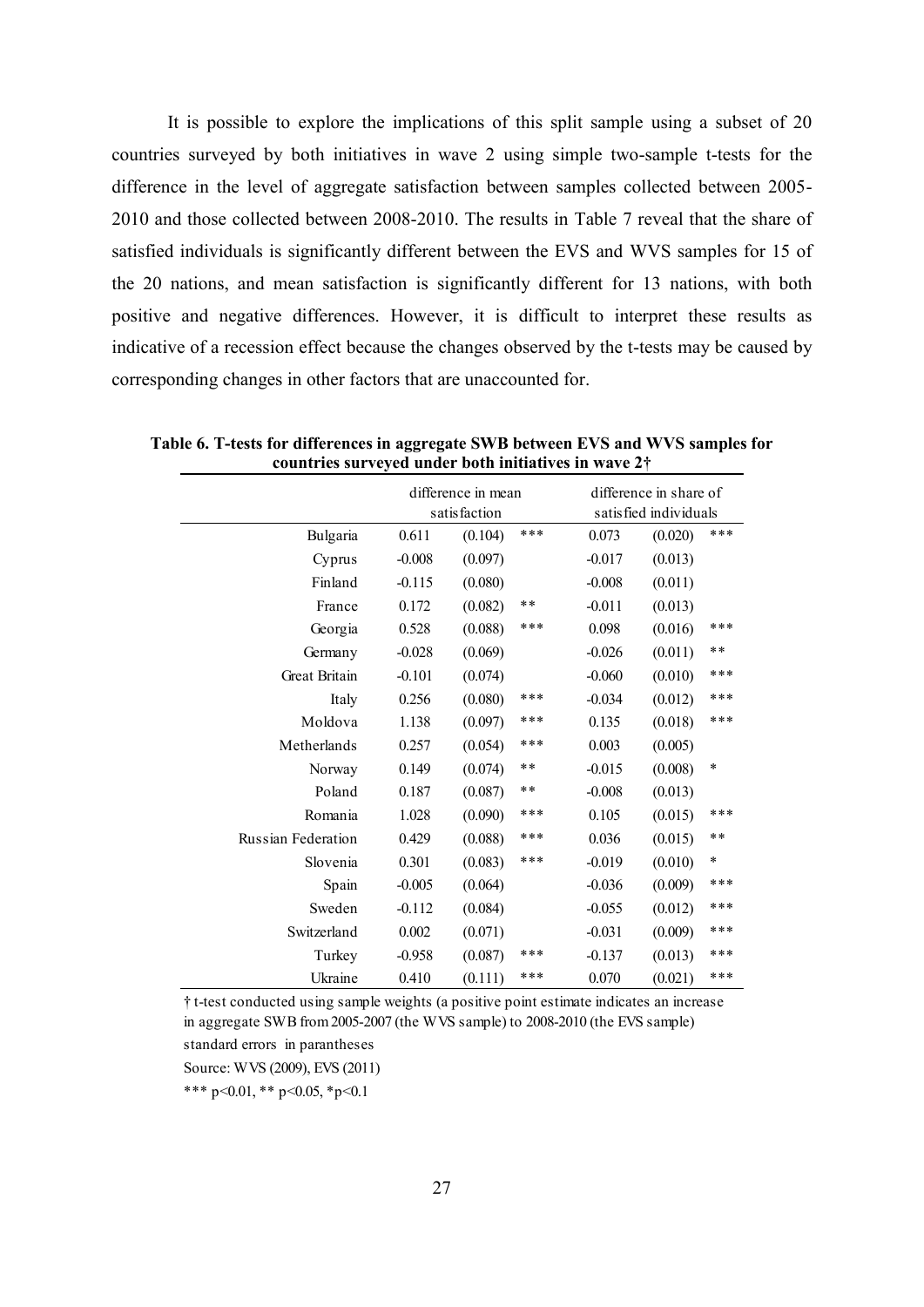To gain further insight, a Chow test is performed on the baseline OLS model to see how the estimates compare between the subsample of countries with WVS data and those surveyed only after the recession by EVS. The test reveals that the subsamples are significantly different at the 5% level (both when using mean satisfaction and share of satisfied individuals), which is consistent with the above t-test results.

This issue can be further addressed by regressing aggregate satisfaction on income and life expectancy<sup>15</sup> using only the subset of countries that are surveyed both by EVS and WVS in the second wave. The subsample dataset consists of  $18$  countries<sup>16</sup> which are surveyed both in 2005-2007 and 2008-2010, 15 of which are also surveyed in 1999-2004. The use of the three periods allows for the estimation of a time trend before and after the recession, which helps to give relative meaning to the changes in satisfaction observed after the onset of the recession.

Using countries that appear in all three time-periods, the data consist of a balanced panel with 45 country-period observations. Though this is a small subsample, it does help to get a more in-depth impression of the impact of the recession. Assuming that this is a sufficiently representative sample<sup>17</sup>, these results imply that the data are reasonably comparable across the countries in wave 2.

Pooled OLS using mean satisfaction as the aggregate measure of SWB shows an overall positive time trend, but this effect is much more pronounced and significant (at the 1% level) when moving from 1999-2004 to 2005-2007 than the positive time effect moving from 2005-2007 to the post-recession period (which is much lower in magnitude and significant only at the 10% level). In contrast, a non-significant time-trend is observed when the share of satisfied individuals is used. These findings indicate the existence of a negative recession effect on mean satisfaction, but not on the share of satisfied individuals.

1

<sup>&</sup>lt;sup>15</sup> Literacy rate and school enrolment rate are not used here because data are not available in all time-periods of interest. In most instances, literacy and enrolment information is only available for one or two years between 2005 and 2010, with no data either in the first half of this period or the latter half.

<sup>&</sup>lt;sup>16</sup> Note that there are only 18 countries instead of the 20 used for the t-test analysis. This is because income and life expectancy data are not available for Cyprus and Great Britain as separate from Northern Cyprus and Northern Ireland.

<sup>&</sup>lt;sup>17</sup> The subset contains countries that have been very much affected by the recession, as well as countries representing both developed, developing, and former communist economies. It is therefore reasonable to conclude that the working sample is representative.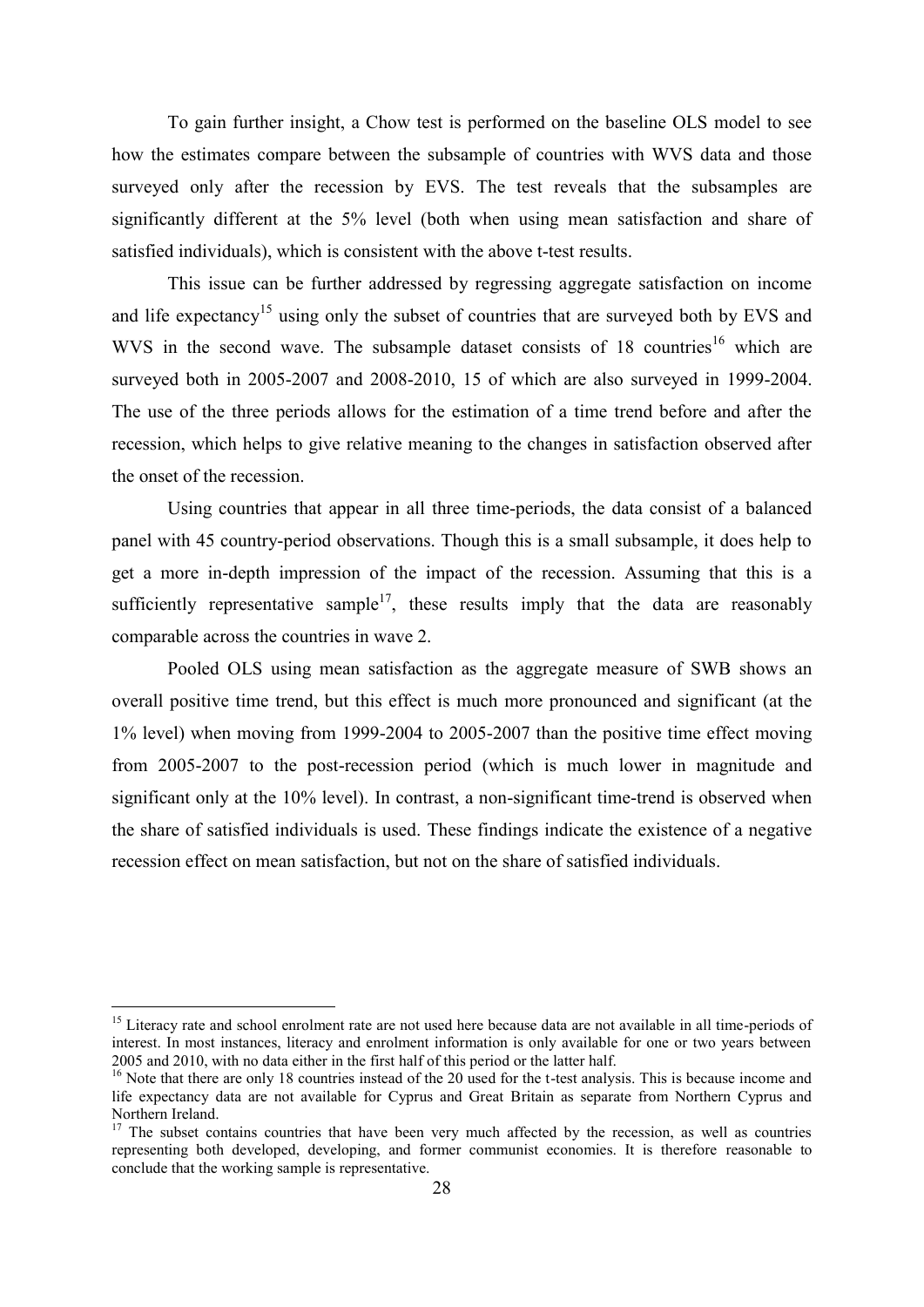## <span id="page-28-0"></span>**8 Concluding Remarks**

This paper follows previous cross-country studies using regression analysis to explore the link between national SWB and objective indicators of development. It aims to contribute to the better understanding of this relationship in order to help inform future development policy. It offers new insights into the measurement of SWB by introducing a new headcount measure, and adopting a Beta-regression approach. We find the headcount measure is an improvement over the commonly used mean measures of satisfaction.

A principal finding is that the proportion of satisfied individuals is not significantly associated with per capita GNI, in contrast to the strong positive relationship between mean satisfaction and income that is frequently established in cross-country studies of SWB. This finding does not invalidate the observed relationship between mean satisfaction and income, but reveals the importance of the aggregation approach used to measure national SWB and its implications for development policies. In light of this result, we should be skeptical about the benefits of raising per capita income without considering distributional issues and other more significant factors of SWB.

The Beta-regression model improves the goodness-of-fit over the standard OLS models when using the share of satisfied individuals due to the asymmetric density shape of satisfaction responses. An important advantage of using the non-linear Beta-regression model is that it can be used to assess non-constant links between SWB and objective measures, revealing crucial differences along the progression paths of key regressors of interest.

One concern regarding the use of threshold measures of SWB is their reliance on cutoff values. Since subjective scales are not based on a set, measurable standard, choosing appropriate cut-off values is challenging. We show that the data-driven approach motivated by dissonance theory provides a practical starting point, but further research can help establish the relevance of the chosen threshold by searching exploring the real-life meaning behind the data-driven threshold value. More generally, the analysis presented in this paper provides a starting point for research into a broader range of aggregate measures of SWB.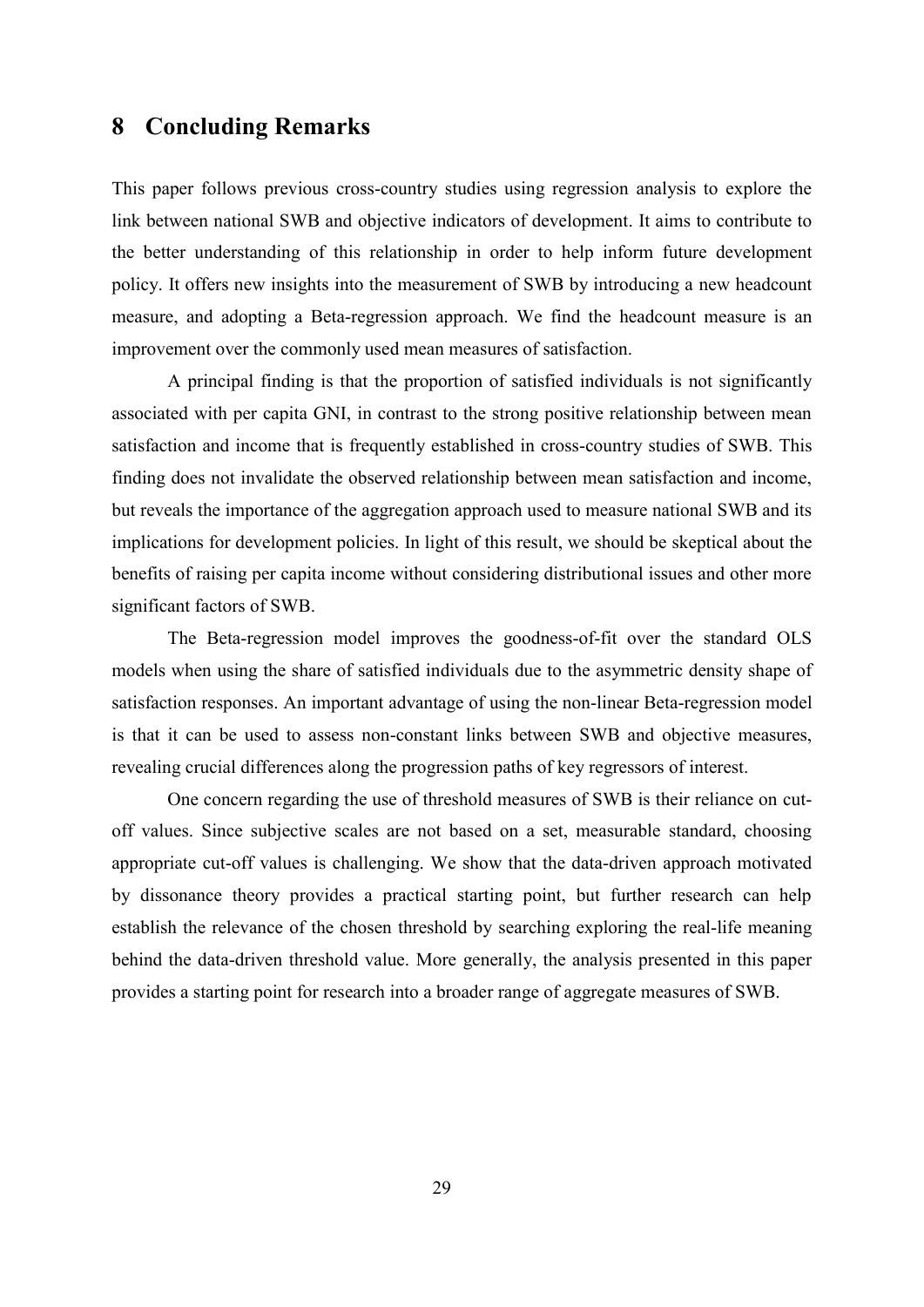## **Bibliography**

- <span id="page-29-23"></span><span id="page-29-15"></span>Akerlof, G. A. & Dickens, W. T. (1982). The Economic Consequences of Cognitive Dissonance. *American Economic Review,* 72**,** 307.
- <span id="page-29-24"></span><span id="page-29-19"></span>Bjornskov, C., Dreher, A. & Fischer, J. A. V. (2008). Cross-Country Determinants of Life Satisfaction: Exploring Different Determinants across Groups in Society. *Social Choice Welfare,* 30**,** 119-173.
- <span id="page-29-12"></span>Blanchflower, D. G. & Oswald, A. J. (2005). Happiness and the Human Development Index: The Paradox of Australia. *Australian Economic Review,* 38**,** 307-318.
- <span id="page-29-9"></span>Bond, T. N. & Lang, K. (2014). The Sad Truth About Happiness Scales. *NBER Working Paper Series No. 19950.* Cambridge, Massachusetts: National Bureau of Economic Research (NBER).
- <span id="page-29-2"></span>Bruni, L., Comim, F. & Pugno, M. (2008). *Capabilities and Happiness,* USA, Oxford University Press.
- <span id="page-29-21"></span><span id="page-29-18"></span>Cameron, A. C. & Trivedi, P. K. (2009). *Microeconometrics Using Stata,* Texas, Stata Press.
- <span id="page-29-10"></span>Crisp, R. (2003). Equality, Priority, and Compassion. *Ethics,* 113**,** 745-763.
- <span id="page-29-6"></span>Cummins, R. A., Eckersley, R., Pallant, J., Van Vugt, J. & Misajon, R. (2003). Developing a National Index of Subjective Wellbeing: The Australian Unity Wellbeing Index. *Social Indicators Research,* 64**,** 159-190.
- <span id="page-29-22"></span><span id="page-29-8"></span>Deaton, A. (2008). Income, Health, and Well-Being around the World: Evidence from the Gallup World Poll. *Journal of Economic Perspectives,* 22**,** 53-72.
- <span id="page-29-14"></span>Di Tella, R., MacCulloch, R. J. & Oswald, A. J. (2001). Preferences over Inflation and Unemployment: Evidence from Surveys of Happiness. *American Economic Review,* 91**,** 335-341.
- <span id="page-29-0"></span>Diener, E. (1994). Assessing Subjective Well-Being: Progress and Opportunities. *Social Indicators Research,* 31**,** 103-157.
- <span id="page-29-7"></span>Diener, E. (2006). Guidelines for National Indicators of Subjective Well-Being and Ill-Being. *Applied Research in Quality of Life,* 1**,** 151-157.
- <span id="page-29-3"></span>Diener, E. & Seligman, M. E. P. (2004). Beyond Money: Toward an Economy of Well-Being. *Psychological Science in the Public Interest,* 5**,** 1-31.
- <span id="page-29-4"></span>Diener, E. & Suh, E. (1997). Measuring Quality of Life: Economic, Social, and Subjective Indicators. *Social Indicators Research,* 40**,** 189-216.
- <span id="page-29-11"></span>Easterlin, R. A. (1974). Does Economic Growth Improve the Human Lot? Some Empirical Evidence. *In:* David, A. & Reder, M. W. (eds.) *Nations and Households in Economic Growth: Essays in Honour of Moses Abramovitz.* New York: Academic Press, Inc.
- <span id="page-29-16"></span>Easterlin, R. A. (2013). Happiness and Economic Growth: The Evidence. *Discussion Paper Series No. 7187.* Institue for the Study of Labor (IZA).
- <span id="page-29-13"></span>Easterlin, R. A., Angelescu McVey, L., Switek, M., Sawangfa, O. & Zweig, J. S. (2011). The Happiness-Income Paradox Revisited. *Discussion Paper No. 5799.* Institue for the Study of Labor (IZA).
- <span id="page-29-17"></span>Ferrari, S. & Cribari-Neto, F. (2004). Beta Regression for Modelling Rates and Proportions. *Journal of Applied Statistics,* 31**,** 799-815.
- <span id="page-29-5"></span>Fleurbaey, M. (2009). Beyond GDP: The Quest for a Measure of Social Welfare. *Journal of Economic Literature,* 47**,** 1029-1075.
- <span id="page-29-20"></span>Frey, B. S. & Stutzer, A. (2002). What Can Economists Learn from Happiness Research? *Journal of Economic Literature,* 40**,** 402-435.
- <span id="page-29-1"></span>Frey, B. S. & Stutzer, A. (2013). Economic Consequences of Mispredicting Utility. *Journal of Happiness Studies***,** 1-20.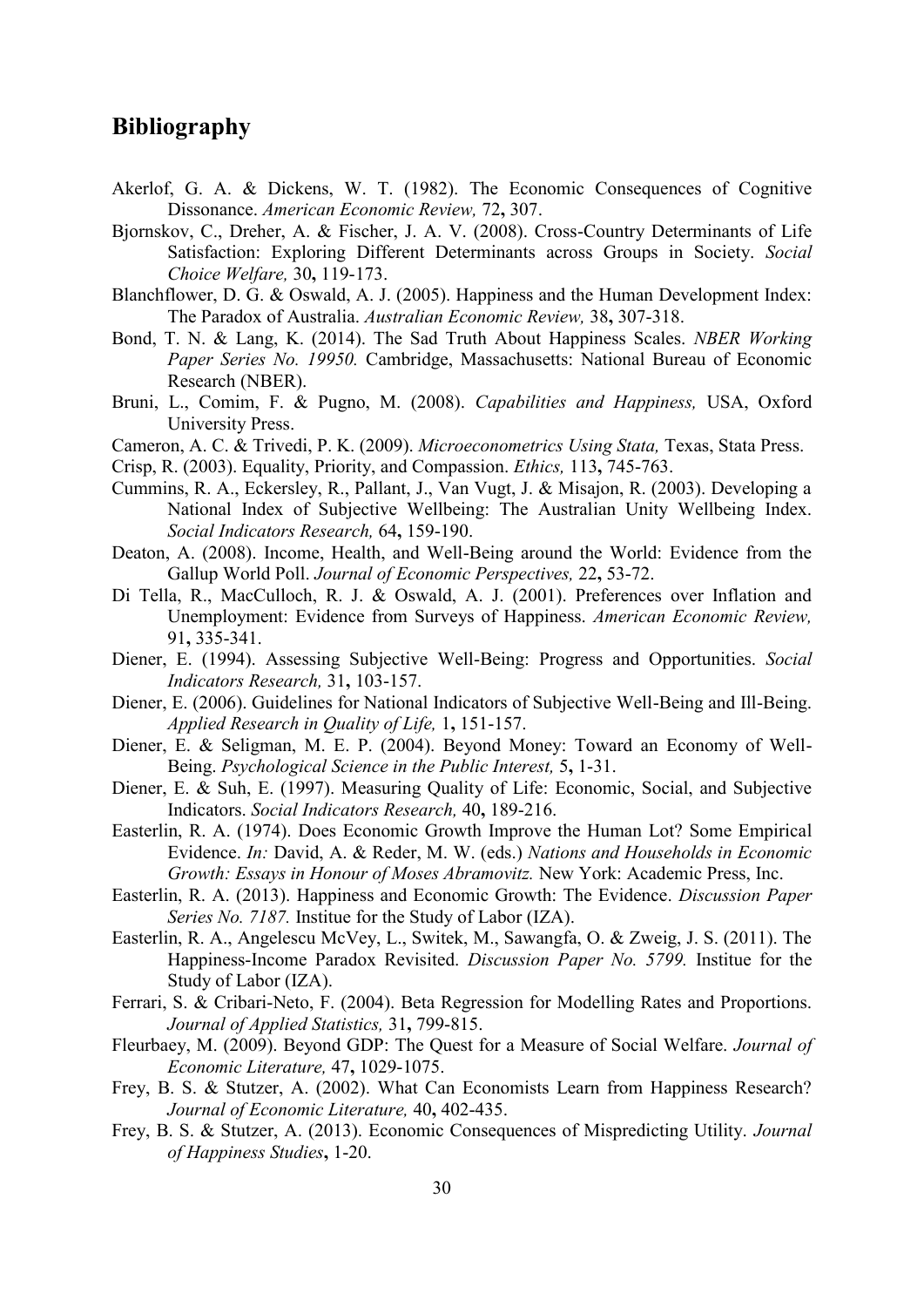- <span id="page-30-1"></span>Graham, C. (2008). Some Insights on Development from the Economics of Happiness. *In:* Bruni, L., Comim, F. & Pugno, M. (eds.) *Capabilities and Happiness.* New York: Oxford University Press.
- <span id="page-30-16"></span>Helliwell, J. F. (2003). How's Life? Combining Individual and National Variables to Explain Subjective Well-Being. *Economic Modelling,* 20**,** 331-360.
- <span id="page-30-6"></span>Helliwell, J. F. & Barrington-Leigh, C. P. (2010). Viewpoint: Measuring and Understanding Subjective Well-Being. *Canadian Journal of Economics-Revue Canadienne d Economique,* 43**,** 729-753.
- <span id="page-30-24"></span><span id="page-30-10"></span>Helliwell, J. F. & Huang, H. (2008). How's Your Goverment? International Evidence Linking Good Government and Well-Being. *British Journal of Political Science,* 38**,** 595-619.
- <span id="page-30-15"></span>Inglehart, R. & Welzel, C. (2010). Changing Mass Priorities: The Link between Modernization and Democracy. *Perspectives on Politics,* 9**,** 551-567.
- <span id="page-30-19"></span>Kass, R. E. & Raftery, A. E. (1995). Bayes Factors. *Journal of the American Statistical Association,* 90**,** 773-795.
- <span id="page-30-25"></span><span id="page-30-0"></span>Kesebir, P. & Diener, E. (2008). In Defense of Happiness: Why Policymakers Should Care About Subjective Well-Being. *In:* Bruni, L., Comim, F. & Pugno, M. (eds.) *Capabilities and Happiness.* New York: Oxford University Press.
- <span id="page-30-18"></span>Kieschnick, R. & McCullough, B. D. (2003). Regression Analysis of Variates Observed on (0, 1): Percentages, Proportions and Fractions. *Statistical Modelling,* 3**,** 193-213.
- <span id="page-30-23"></span><span id="page-30-7"></span>Lawless, N. M. & Lucas, R. E. (2011). Predictors of Regional Well-Being: A County Level Analysis. *Social Indicators Research,* 101**,** 341-357.
- <span id="page-30-20"></span>Layard, R. (2003). Happiness: Has Social Science a Clue? *Lionel Robbins Memorial Lectures 2002/03.* London School of Economics.
- <span id="page-30-3"></span>Layard, R. (2009). Why Subjective Well-Being Should Be the Measure of Progress. *OECD World Forum: Charting Progress, Building Visions, Improving Life.* Busan, Korea.
- <span id="page-30-21"></span>Layard, R. (2011). *Happiness : Lessons from a New Science,* London, Penguin Books.
- <span id="page-30-8"></span>Leigh, A. & Wolfers, J. (2006). Happiness and the Human Development Index: Australia Is Not a Paradox. *Australian Economic Review,* 39**,** 176-184.
- <span id="page-30-13"></span>McGillivray, M. (2005). Measuring Non-Economic Well-Being Achievement. *Review of Income and Wealth***,** 337-364.
- <span id="page-30-11"></span>Oswald, A. J. (1997). Happiness and Economic Performance. *The Economic Journal,* 107**,** 1815-1831.
- <span id="page-30-4"></span>Ovaska, T. & Takashima, R. (2006). Economic Policy and the Level of Self-Perceived Well-Being: An International Comparison. *Journal of Socio-Economics,* 35**,** 308-325.
- <span id="page-30-17"></span>Smithson, M. & Verkuilen, J. (2006). A Better Lemon Squeezer? Maximum-Likelihood Regression with Beta-Distributed Dependent Variables. *Psychological Methods,* 11**,** 54-71.
- <span id="page-30-5"></span>Stevenson, B. & Wolfers, J. (2008). Economic Growth and Subjective Well-Being: Reassessing the Easterlin Paradox. *Brookings Papers on Economic Activity,* 2008**,** 1- 87.
- <span id="page-30-2"></span>Stiglitz, J. E., Sen, A. & Fitoussi, J.-P. (2010). *Report by the Commission on the Measurement of Economic Performance and Social Progress.*
- <span id="page-30-14"></span>UNDP (2011). *United Nations Development Programme (UNDP) Human Development Report.* Oxford University Press*.*
- <span id="page-30-12"></span>UNDP (2013). International Human Development Indicators Tables. *United Nations Development Programme (UNDP).*
- <span id="page-30-9"></span>Veenhoven, R. (1996). Happy Life-Expectancy. *Social Indicators Research,* 39**,** 1-58.
- <span id="page-30-22"></span>WDI (2014). World Development Indicators Database. *World Bank.*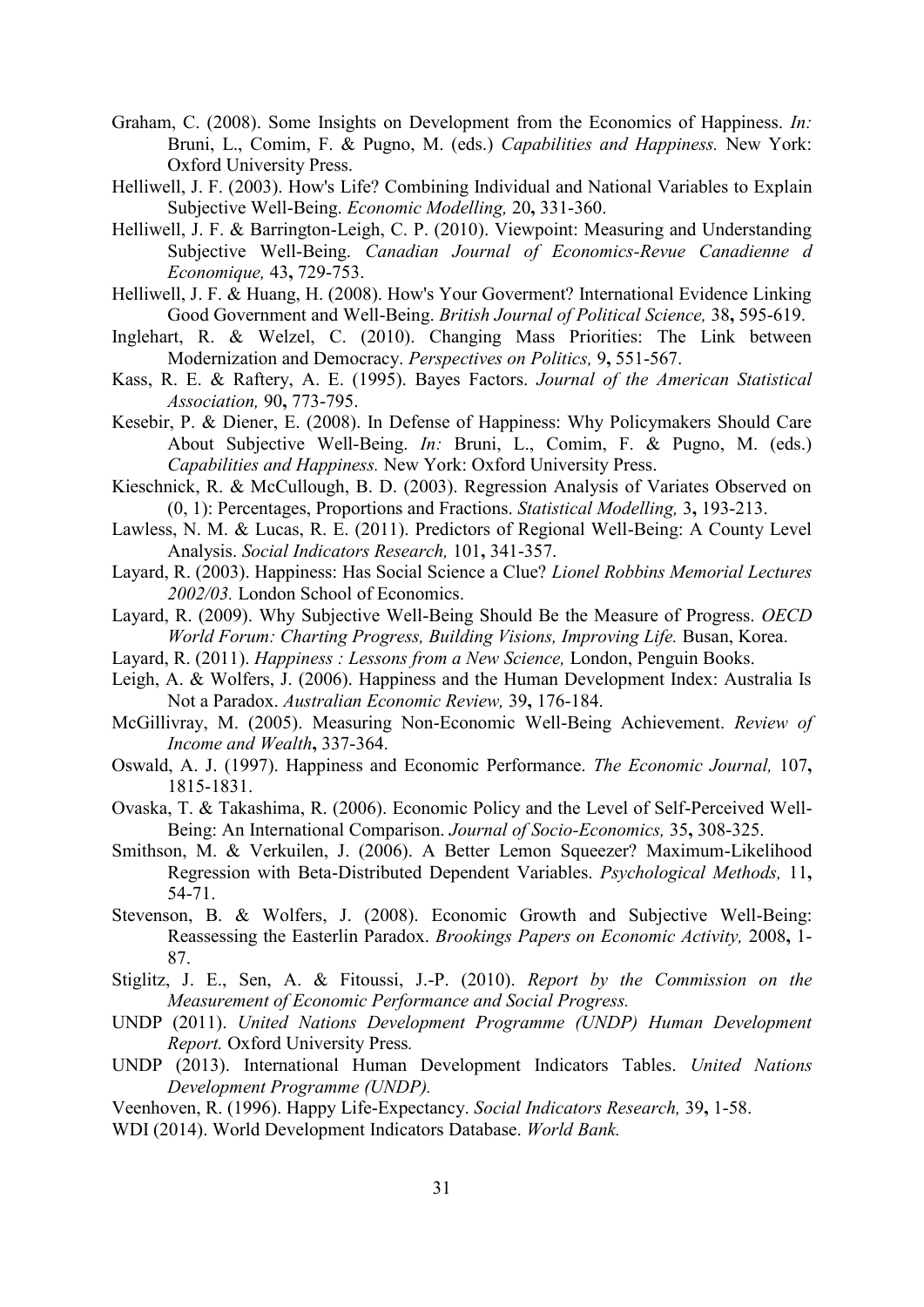# **Appendix**

|                                        |                             |                                                                                                                                         | Table AT. Data and econometric models used in previous studies                                                           |                                                      |                                   |           |                |            |
|----------------------------------------|-----------------------------|-----------------------------------------------------------------------------------------------------------------------------------------|--------------------------------------------------------------------------------------------------------------------------|------------------------------------------------------|-----------------------------------|-----------|----------------|------------|
|                                        | estimation                  | models                                                                                                                                  | controls                                                                                                                 | data sources                                         | data format                       | countries | periods        | total obs. |
| Easterlin<br>(1974)                    |                             | No regressions, only tables and scatter diagrams analyzed                                                                               |                                                                                                                          | <b>World Values</b><br>Survey; Cantril               | cross-<br>section,<br>time-series | 14        | -1             | 14         |
|                                        | $FS_1 = \alpha + \beta Y_1$ |                                                                                                                                         | Latinobaromete;                                                                                                          | cross-<br>section                                    | 17                                |           | 17             |            |
| Easterlin et al.<br>(2011)             | <b>OLS</b>                  | $LS_1 = \alpha + \beta Y_1$                                                                                                             |                                                                                                                          | WVS;<br>Eurobarometer                                | cross-<br>section                 | 37        |                | 37         |
|                                        |                             | $FS_2 = \alpha + \beta Y_2$                                                                                                             |                                                                                                                          |                                                      | panel                             | 17        | 13             | 175        |
| Deaton (2008)                          | <b>OLS</b>                  | $LS = \alpha + \beta_1 \ln Y + \beta_2 Y_1 +$<br>$\beta_3LE + \beta_4 \Delta LE + \beta_5 CH$                                           | dummies for Eastern<br>Europe, Sub-Saharan<br>Africa, HIV prevalence;<br>fraction of population in<br>various age groups | Gallup World<br>Poll                                 | cross-<br>section                 | 123       | 1              | 123        |
|                                        |                             |                                                                                                                                         |                                                                                                                          | Gallup World<br>Poll                                 | cross-<br>section                 | 131       | $\mathbf{1}$   | 131        |
| Stevenson and<br><b>Wolfers</b> (2008) | <b>OLS</b>                  | $SWB_1 = \alpha + \beta \ln Y$                                                                                                          |                                                                                                                          | <b>WVS</b>                                           | cross-<br>section and<br>panel    | 79        | $\overline{4}$ | 166        |
|                                        |                             |                                                                                                                                         |                                                                                                                          | PEW Global<br><b>Attitudes Survey</b>                | Cross-<br>section                 | 44        | 1              | 44         |
| Leigh and<br>Wolfers (2006)            | <b>OLS</b>                  | $LS = \alpha + \beta HDI$<br>$H = \alpha + \beta HDI$<br>$LS = \alpha + \beta \ln Y$<br>$H = \alpha + \beta \ln Y$                      |                                                                                                                          | <b>WVS</b>                                           | cross-<br>section                 | 78        | 1              | 78         |
| Ovaska and<br>Takashima<br>(2006)      | <b>OLS</b>                  | $LS = \alpha + \beta_1 Social +$<br>$\beta_2Econ + \beta_3Freedom$<br>$H = \alpha + \beta_1$ Social +<br>$\beta_2Econ + \beta_3Freedom$ |                                                                                                                          | $WVS +$<br>independent<br>quality of life<br>studies | cross-<br>section                 | 68        | $\mathbf{1}$   | 68         |
| (Di Tella et al.<br>(2001)             | <b>OLS</b>                  | $SWB_2 = \alpha + \beta_1 \pi + \beta_2 u$                                                                                              | time and country effects                                                                                                 | Eurobarometer                                        | panel                             | 12        | 17             | 150        |

#### **Table A1. Data and econometric models used in previous studies**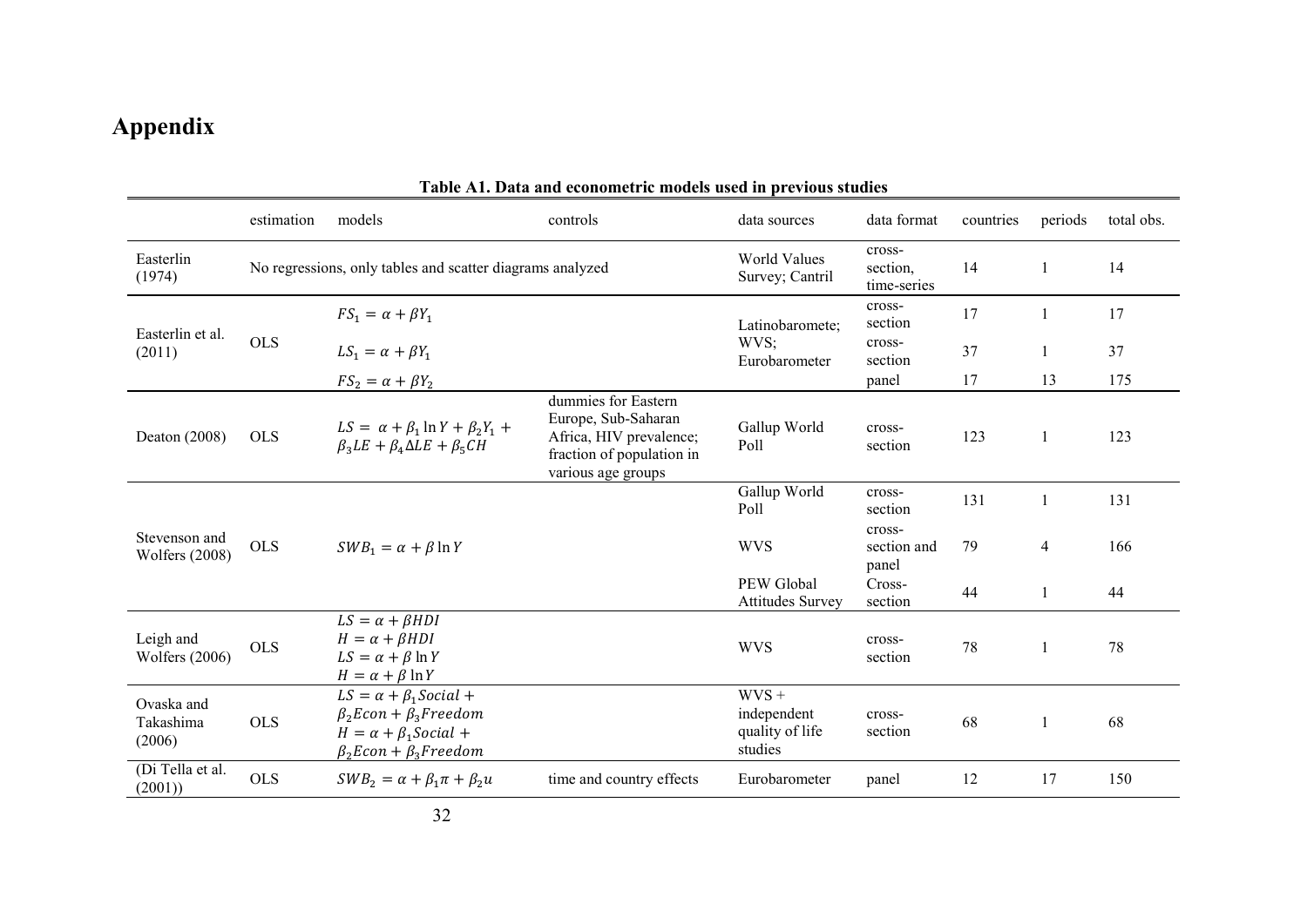|               |                     | $SWB_{share}$<br>$\lambda_1$ ln $(Y^*)$<br>$\mathfrak{B}_1$<br>$\sim \alpha$ | m.<br>cultural effects,<br>l ime. |                          |       |  |     |
|---------------|---------------------|------------------------------------------------------------------------------|-----------------------------------|--------------------------|-------|--|-----|
| current study | Beta-<br>regression | B <sub>2</sub> LE                                                            | unemployment, inflation,          | <b>WVS</b><br><b>EVS</b> | panel |  | 14: |
|               |                     | Social                                                                       | $\%$ aged 40-54, $\%$ females     |                          |       |  |     |

 $FS_1$  = annual change in average financial satisfaction

 $LS_1$  = annual change in average life satisfaction

 $FS<sub>2</sub>$  = deviations from trend in average financial satisfaction

 $LS =$  average life satisfaction

 $Y = GDP$  per capita ( $Y^* = GNU$  per capita)

 $Y_1$  = growth rate of GDP per capita

 $Y_2$  = deviations from trend in log GDP per capita

 $LE =$  life expectancy

 $\Delta LE$  = change in life expectancy

 $CH = level of confidence in healthcare (self-reported)$ 

 $SWB_1$  = national index obtained from an individual-level ordered probit of SWB regressed on country (or country-year) fixed-effects; exact measure varies by

survey

 $HDI = HDI$  score (0-1)

 $H =$ average happiness

Social = life expectancy, population aging, educational attainment, government size, religion dummy, geographic location dummy, female labour participation rate (note: not all are used in the current study)

 $Econ = GDP$  per capita, GDP per capita squared, GDP per capita of the neighbouring countries, GDP gorwth, unemployment, inflation, relative trade volume  $Freedom = economic freedom of the word (EFW) index, political freedom of the world (PFW) index.$ 

 $SWB<sub>2</sub>$  = national index obtained from (1) regressing individual-level life satisfaction answers on a set of personal characteristics and socio-economic circumstances using OLS (2) Use the averaged residuals from the first step for each country as LS

 $\pi$  = inflation

 $u =$  unemployment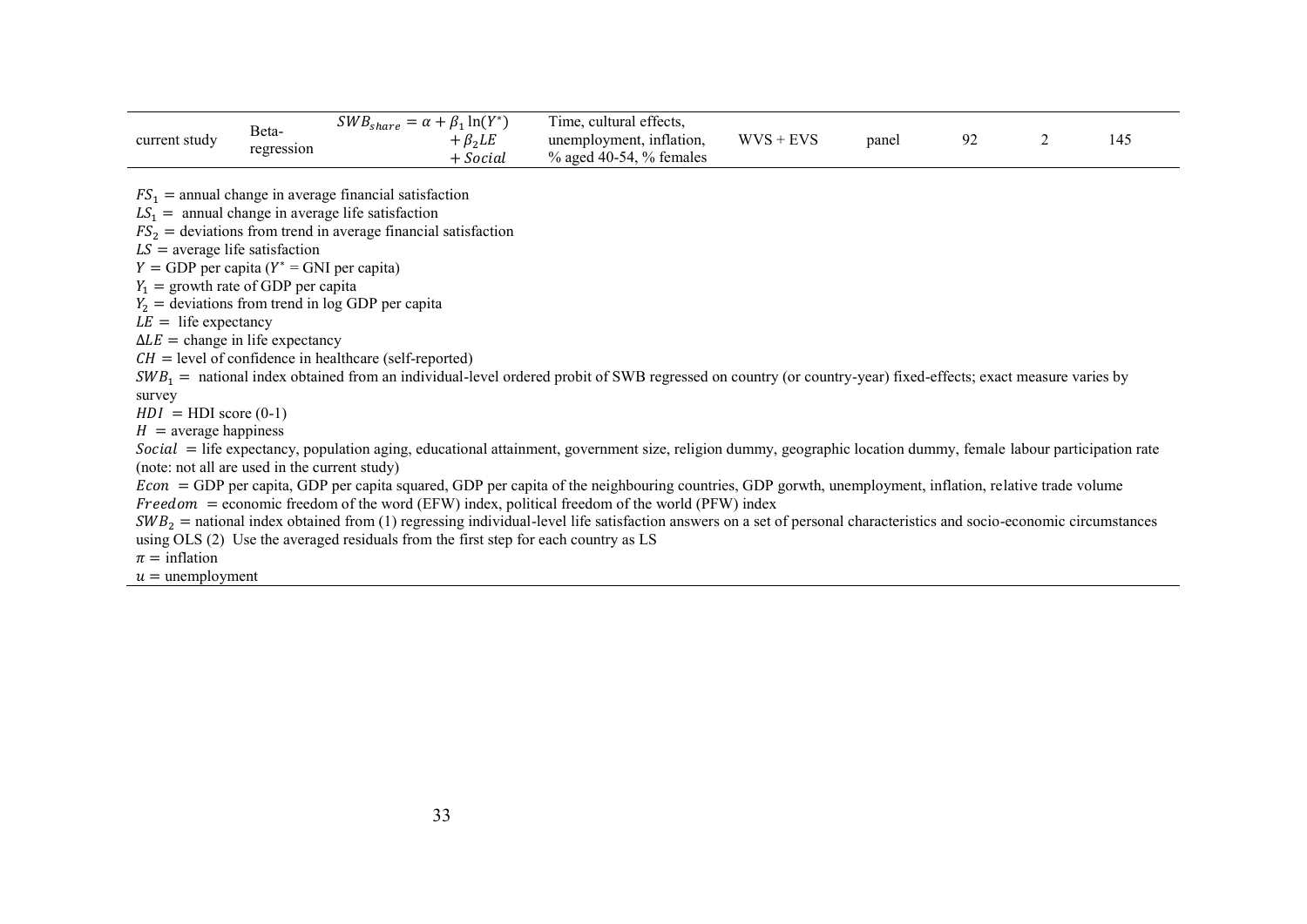|                                                                            | Mean         | St. Dev. |
|----------------------------------------------------------------------------|--------------|----------|
| mean satisfaction                                                          |              |          |
| overall                                                                    | 0.633        | 0.114    |
| between                                                                    |              | 0.114    |
| within                                                                     |              | 0.033    |
| share satisfied                                                            |              |          |
| overall                                                                    | 0.828        | 0.128    |
| between                                                                    |              | 0.129    |
| within                                                                     |              | 0.039    |
| ln(GNI)                                                                    |              |          |
| overall                                                                    | 9.263        | 1.098    |
| between                                                                    |              | 1.183    |
| within                                                                     |              | 0.129    |
| life expectancy                                                            |              |          |
| overall                                                                    | 72.954       | 7.720    |
| between                                                                    |              | 8.612    |
| within                                                                     |              | 0.918    |
| average yrs. of schooling                                                  |              |          |
| overall                                                                    | 8.744        | 2.593    |
| between                                                                    |              | 2.754    |
| within                                                                     |              | 0.391    |
| expected yrs. of schooling                                                 |              |          |
| overall                                                                    | 13.542       | 2.716    |
|                                                                            |              |          |
| between                                                                    |              | 2.879    |
| within<br>$\Pi\Pi\Pi I \Omega$ (2000)<br>$\Gamma$ VIC (2011)<br>$\Omega$ . | TINTD (2012) | 0.500    |

**Table A2. Decomposed variance statistics for measures of interest**

Source: WVS (2009), EVS (2011), UNDP (2013)

total number of observations: 141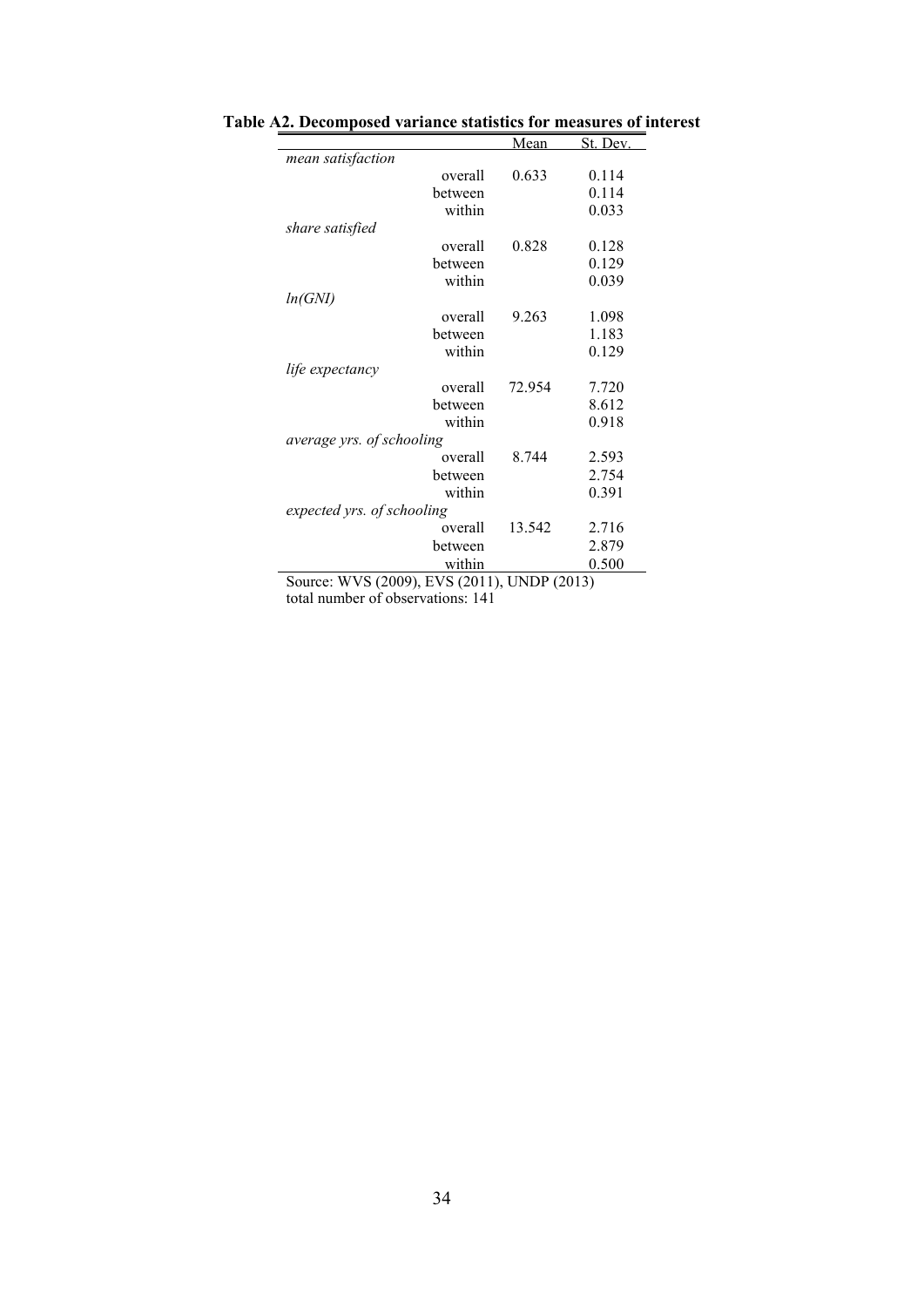| dependent variable:   | mean satisfaction <sup>1</sup><br>share of satisfied individuals |                      |                   |                   |
|-----------------------|------------------------------------------------------------------|----------------------|-------------------|-------------------|
|                       | (1a)                                                             | (1b)                 | (2a)              | (2b)              |
| ln(GNI)               | ***<br>0.06461                                                   | 0.00781              | ***<br>0.08021    | $\ast$<br>0.02362 |
|                       | (0.01839)                                                        | (0.01579)            | (0.01853)         | (0.01356)         |
| life expectancy       | 0.00510<br>$* *$                                                 | ***<br>0.00338       | 0.00403           | *<br>0.00214      |
|                       | (0.00225)                                                        | (0.00090)            | (0.00278)         | (0.00111)         |
| average years in      | ***<br>$-0.02628$                                                | $-0.00942$<br>$\ast$ | ***<br>$-0.02046$ | $-0.00186$        |
| school                | (0.00628)                                                        | (0.00540)            | (0.00551)         | (0.00537)         |
| expected years in     | $* *$<br>0.01506                                                 | $\ast$<br>0.00980    | 0.00772           | 0.00276           |
| school                | (0.00644)                                                        | (0.00536)            | (0.00634)         | (0.00503)         |
| wave dummy            | 0.02518<br>$* *$                                                 | ***<br>0.04070       | $***$<br>0.02206  | ***<br>0.03081    |
|                       | (0.01006)                                                        | (0.01114)            | (0.01007)         | (0.01031)         |
| index of traditional/ |                                                                  | $-0.00540$           |                   | $-0.01858$        |
| secular-rational      |                                                                  | (0.01123)            |                   | (0.01170)         |
| index of survival/    |                                                                  | ***<br>0.07116       |                   | ***<br>0.06354    |
| self-expression       |                                                                  | (0.01000)            |                   | (0.00907)         |
| BIC                   | $-243.5$                                                         | $-285.2$             | $-229.0$          | $-271.3$          |
| Observations          | 102                                                              | 102                  | 102               | 102               |

**Table A3. Beta-regression results for subsample of countries appearing in both waves**

\*\*\* p<0.01, \*\* p<0.05, \* p<0.1, panel-robust standard errors in parentheses

Source: WVS (2009), EVS (2011), UNDP (2013), Inglehart and Welzel (2010)

<sup>1</sup> Mean satisfaction is transformed to fit on  $(0, 1)$ .

All regressions include a constant term (not shown here).

Satisfaction measures calculated using sampling weights.